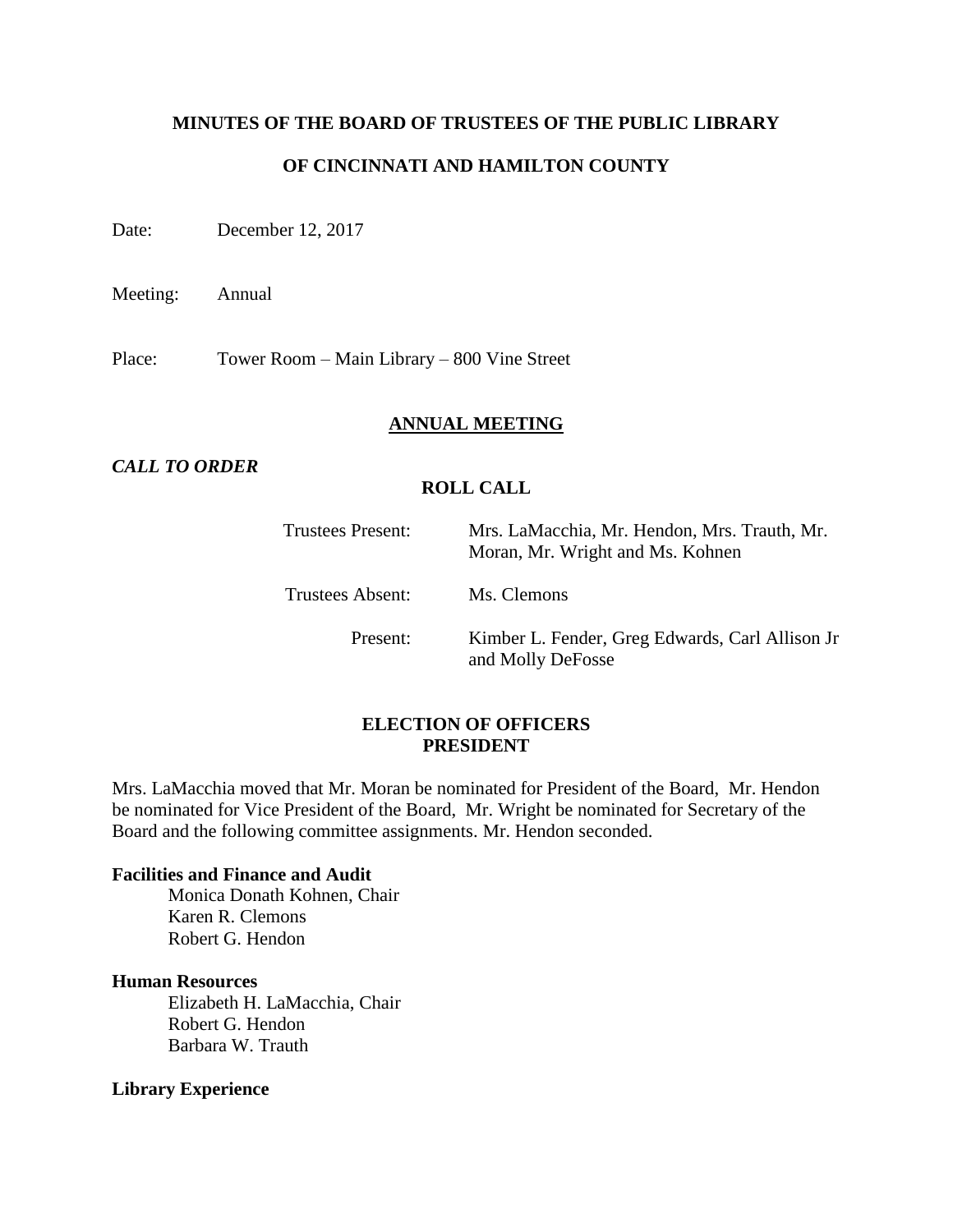Barbara W. Trauth, Chair Elizabeth L. LaMacchia Ross A. Wright

### **Strategy and Technology**

Karen R. Clemons, Chair Monica Donath Kohnen Ross A. Wright

Voting for the motion: Mr. LaMacchia, Mr. Hendon, Mrs. Trauth, Mr. Moran, Mr. Wright, and Mrs. Kohnen…6 ayes. The motion carried. **(21-2017)**.

### **REPORT OF THE HUMAN RESOURCES COMMITTEE MEETING**

### APPOINTMENT OF FISCAL OFFICER AND DEPUTY FISCAL OFFICER; APPOINTMENT AND SALARY OF THE EVA JANE ROMAINE COOMBE DIRECTOR

- 1. Appoint Molly DeFosse, Chief Finance and Facilities Officer, as Fiscal Officer. Ms. DeFosse receives no additional compensation for serving in this capacity
- 2. Appoint Alesha Sanders, Senior Financial Analyst, as Deputy Fiscal Officer. Ms. Sanders receives no additional compensation for serving in this capacity
- 3. Appoint Kimber L. Fender as Eva Jane Romaine Coombe Director at an annual salary of \$237,000 for 2018. This is the same as her current salary.

Mrs. LaMacchia moved that the Board approve the report as submitted. Mr. Wright seconded.

Voting for the motion: Mr. LaMacchia, Mr. Hendon, Mrs. Trauth, Mr. Moran, Mr. Wright, and Mrs. Kohnen…6 ayes. The motion carried. **(22-2017)**.

## **ANNUAL APPROPRIATION RESOLUTION AND ESTIMATED RESOURCES FOR FISCAL 2018**

Mr. Hendon requested:

The Ohio Department of Taxation has set our 2018 Public Library Fund receipts at \$38,342,419.84 and Hamilton County has estimated property tax levy receipts of \$17,970,000. Using these amounts, total General Fund resources are estimated to be \$59,300,000, as follows: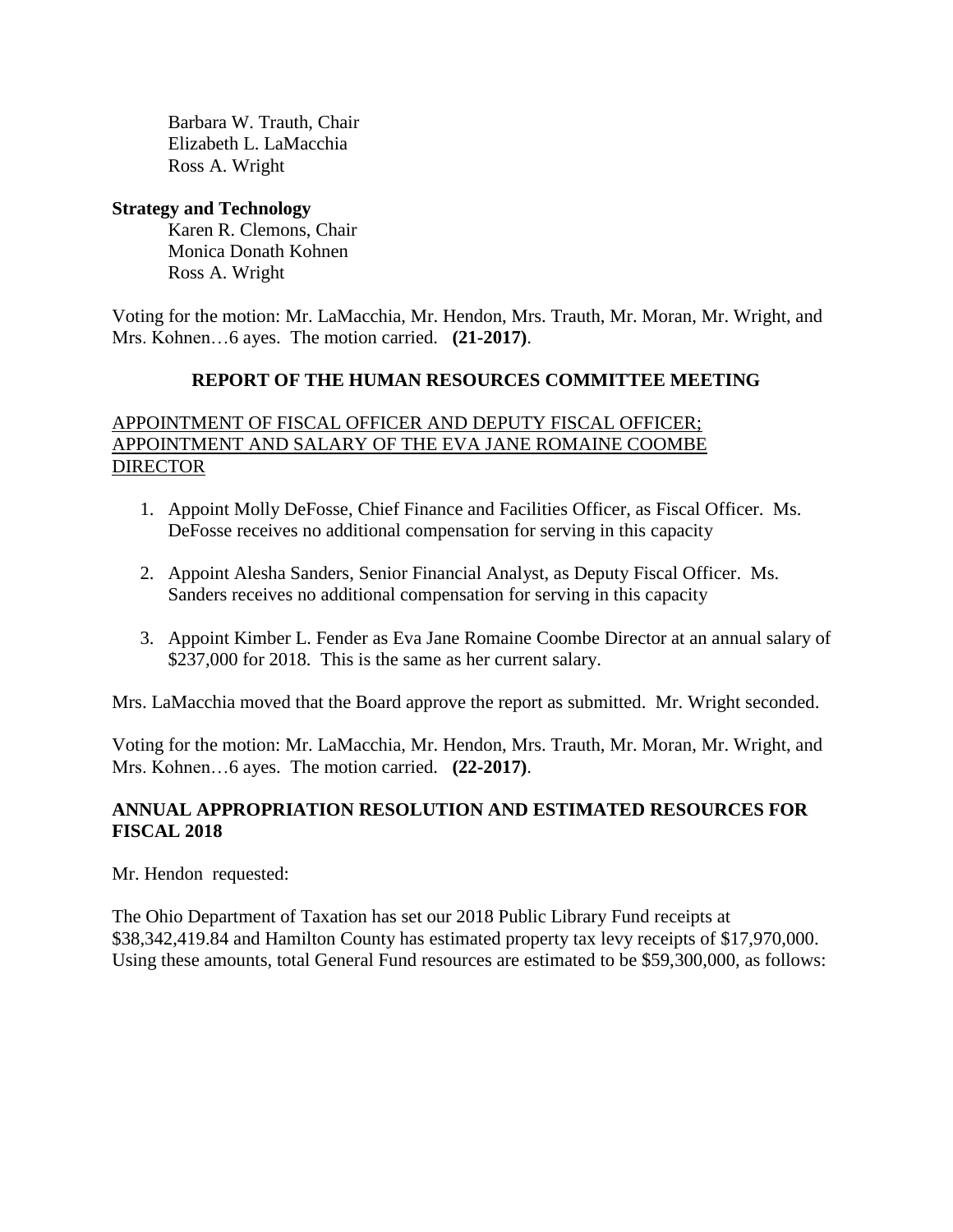#### **2018 GENERAL FUND RESOURCES**

| <b>Operating Contingency</b>     | \$1,750,000.00  |
|----------------------------------|-----------------|
| Unencumbered Balance             | 13,450,000.00   |
| PRIOR YEAR CARRYFORWARD          | 15,200,000.00   |
| Public Library Fund              | 38, 342, 419.84 |
| Hamilton County Property Tax     | 17,970,000.00   |
| Other Income                     | 2,987,580.16    |
| <b>NEW INCOME</b>                | 59,300,000.00   |
| <b>TOTAL ESTIMATED RESOURCES</b> | \$74,500,000.00 |

It is recommended that the 2018 General Fund appropriation (spending authority) be set at **\$62,600,000**, distributed by account as follows. The 2018 budget was prepared incorporating a merit increase for eligible employees between 1.5% and 3% based on performance. Overall, the appropriations are approximately 4% greater than 2017. The increase is primarily the result of budgeted merit increase for staff for 2018, the salary adjustment done in August 2017 and increased expenses associated with contracted security and recurring contracts related to the use of technology for public service.

#### **2018 GENERAL FUND APPROPRIATION**

| Capital Outlay<br>Other Objects | 838,500.00<br>280,000.00 |
|---------------------------------|--------------------------|
|                                 |                          |
| Library Materials & Information | 8,985,000.00             |
| Purchased & Contracted Services | 9,678,500.00             |
| Supplies                        | 1,646,000.00             |
| Insurance Benefits              | 4,778,250.00             |
| <b>Retirement Benefits</b>      | 4,146,250.00             |
| <b>Salaries</b>                 | \$30,247,500.00          |

In addition to the General Fund, estimated resources and appropriations have been prepared for special revenue, capital and permanent (trust) funds. These recommendations plus unencumbered carry-forward balances for all funds are summarized below. Trust fund principals, a total of \$6,749,211 are excluded from permanent fund balances.

| <b>FUND</b>                       | <b>2018 ESTIMATED</b> | 2018             | 2018                 |     |
|-----------------------------------|-----------------------|------------------|----------------------|-----|
|                                   | <b>AVAILABLE</b>      | <b>ESTIMATED</b> | <b>APPROPRIATION</b> |     |
|                                   | <b>BALANCE</b> (3)    | <b>RESOURCES</b> |                      |     |
| General Fund                      | \$15,200,000.00       | \$59,300,000.00  | \$62,600,000.00      | (1) |
| Building & Repair Capital<br>Fund | 3,513,679.74          | 2,000,000.00     | 3,000,000.00<br>(2)  |     |
| Special Revenue (4 funds)         | 446,043.82            | 455,000.00       | 492,750.00           |     |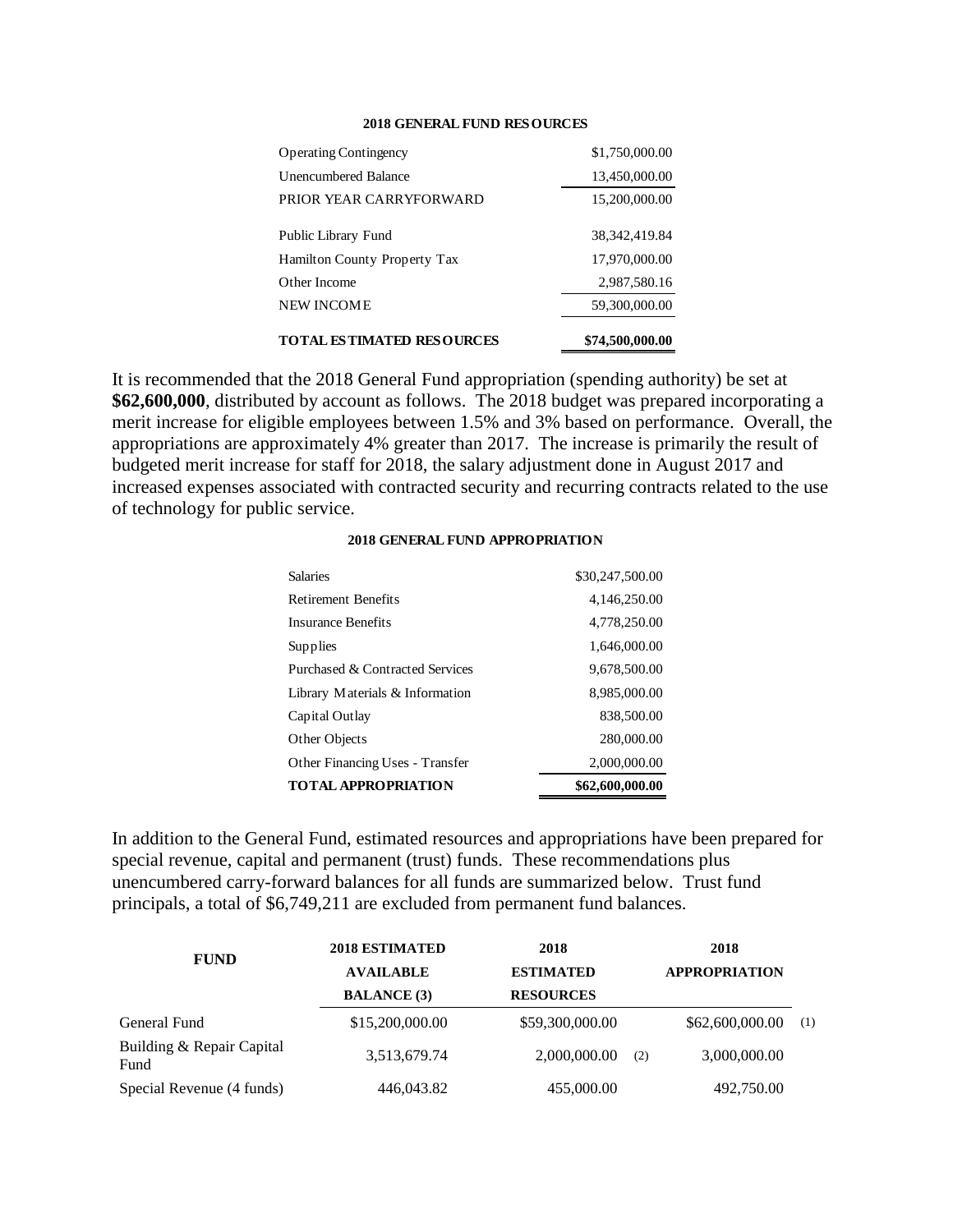| <b>Total</b>         | \$20,445,321.17 | \$61,889,486.10 | \$66,311,750.00 |
|----------------------|-----------------|-----------------|-----------------|
| Permanent (44 funds) | 1.285.597.61    | 134,486.10      | 219,000.00      |

(1) Includes \$2 million capital transfer to Building & Repair.

(2) Includes \$2 million transfer from General Fund.

(3) Balances are estimates at 12/31/17. Final actual balances will be reported to the County.

The Special Revenue and Permanent Funds appropriations include routine spending, as well as an appropriation from the Armstrong Fund to be used as necessary in working towards our strategy of becoming a top workplace in the area.

It is recommended that the Board adopt a Resolution to provide for expenditures during the fiscal year ending December 31, 2018, the resources of the Library be appropriated at the fund and object levels outlined below and submitted to the Hamilton County Budget Commission as the Library's **2018 Annual Appropriation Resolution** and **Certificate of Sources Available for Expenditure**.

|                                      |               |               | <b>CAPITAL:</b> |            |              |
|--------------------------------------|---------------|---------------|-----------------|------------|--------------|
|                                      | General       | Anderson      | Gifts           | Building & |              |
|                                      | <b>Fund</b>   | Mt Washington | Programs        |            | Repair       |
|                                      | 1100          | 2101          | 2152            | 2199       | 4001         |
| <b>Salaries</b>                      | 30,247,500.00 |               |                 |            |              |
| <b>Retirement Benefits</b>           | 4,146,250.00  |               |                 |            |              |
| <b>Insurance Benefits</b>            | 4,778,250.00  |               |                 |            |              |
| Other Employee Benefits              |               |               |                 |            |              |
| <b>Purchased/Contracted Services</b> | 9,678,500.00  | 10,000.00     | 10,000.00       | 200,000.00 | 750,000.00   |
| Supplies                             | 1,646,000.00  | 16,250.00     | 20,000.00       | 200,000.00 |              |
| Library Materials and Information    | 8,985,000.00  | 1,500.00      |                 | 5,000.00   |              |
| Other Objects                        | 280,000.00    |               |                 |            |              |
| Capital Outlay                       | 838,500.00    | 10,000.00     |                 | 20,000.00  | 2,250,000.00 |
| Debt Service                         |               |               |                 |            |              |
| <b>Other Financing Uses</b>          | 2,000,000.00  |               |                 |            |              |
| Contingency                          |               |               |                 |            |              |
| <b>Total Appropriation</b>           | 62,600,000.00 | 37,750.00     | 30,000.00       | 425,000.00 | 3,000,000.00 |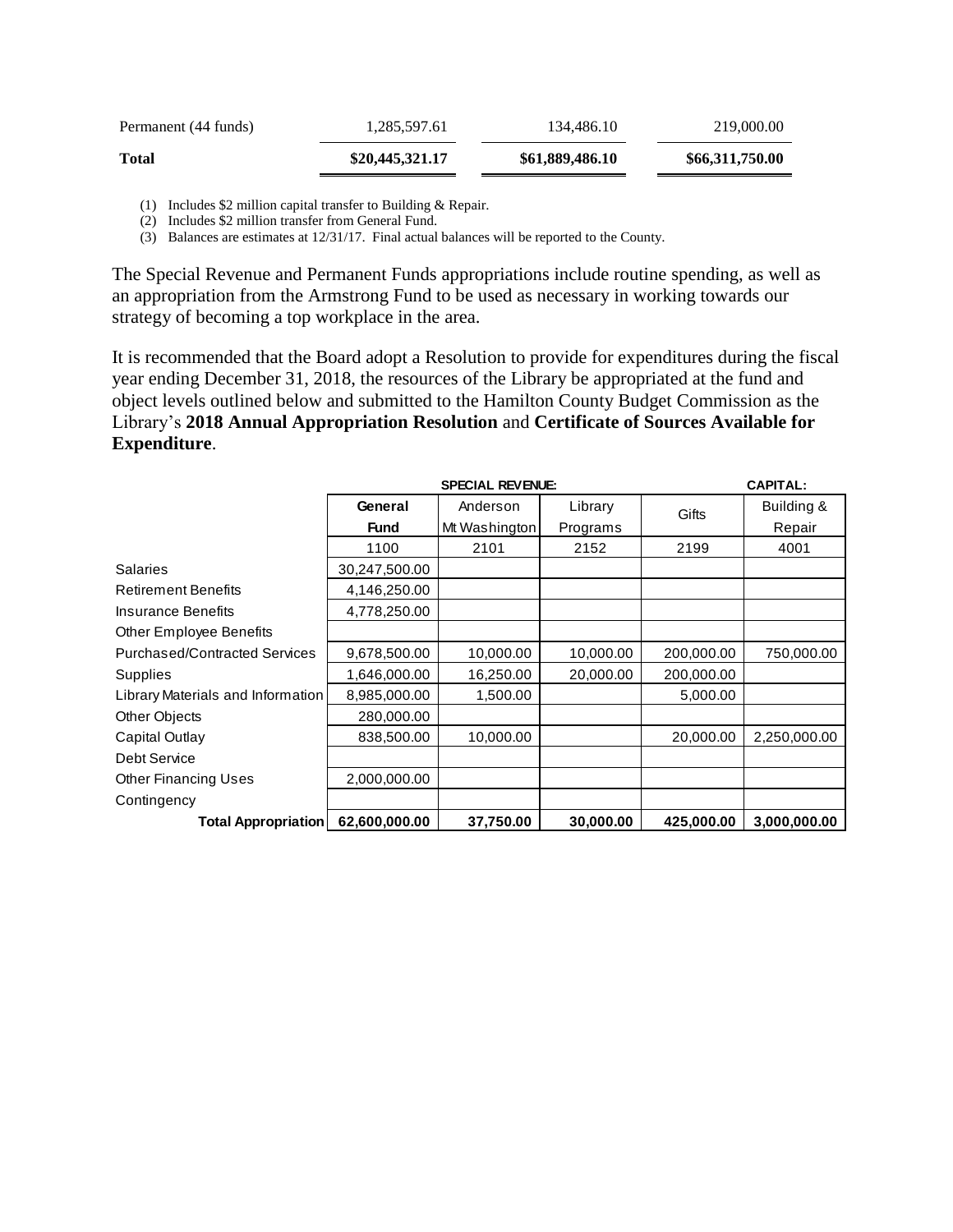|                                      | <b>PERMANENT:</b> |          |          |           |            |
|--------------------------------------|-------------------|----------|----------|-----------|------------|
|                                      | Armstrong         | Karline  | Cochran  | Feld      | Incidental |
|                                      | 8102              | 8106     | 8108     | 8112      | 8114       |
| <b>Salaries</b>                      |                   |          |          |           |            |
| <b>Retirement Benefits</b>           |                   |          |          |           |            |
| Insurance Benefits                   |                   |          |          |           |            |
| <b>Other Employee Benefits</b>       |                   | 3,000.00 | 4,000.00 |           |            |
| <b>Purchased/Contracted Services</b> | 2,500.00          |          |          |           | 5,000.00   |
| Supplies                             | 17,500.00         |          |          |           | 5,000.00   |
| Library Materials and Information    |                   |          |          | 75,000.00 |            |
| Other Objects                        |                   |          |          |           |            |
| Capital Outlay                       |                   |          |          |           |            |
| Debt Service                         |                   |          |          |           |            |
| <b>Other Financing Uses</b>          |                   |          |          |           |            |
| Contingency                          |                   |          |          |           |            |
| <b>Total Appropriation</b>           | 20,000.00         | 3,000.00 | 4,000.00 | 75,000.00 | 10,000.00  |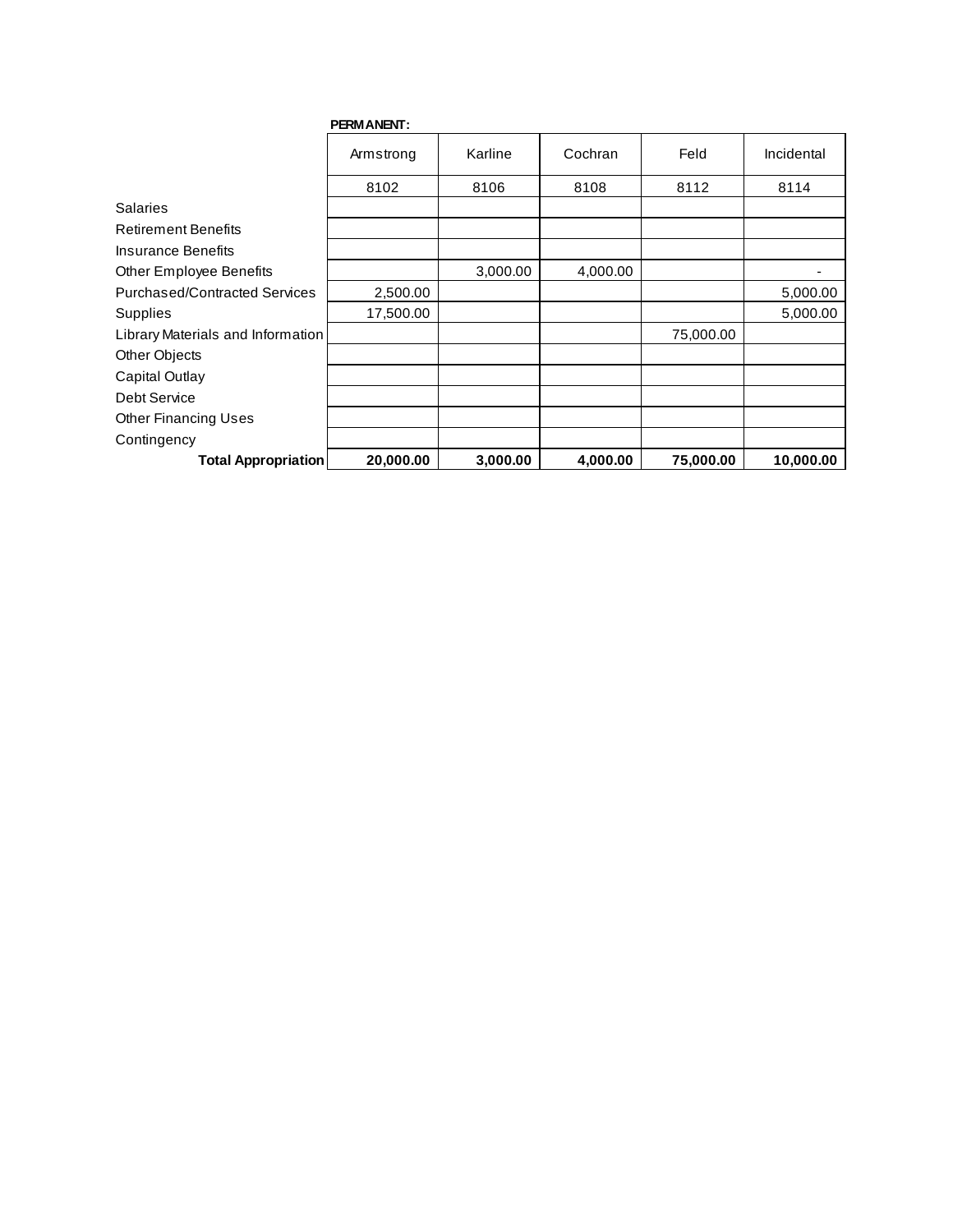|                                   | Goldsmith | Abell    | Hadley   | Heekin   | Heisel/Dunlap |
|-----------------------------------|-----------|----------|----------|----------|---------------|
|                                   | 8117      | 8117     | 8120     | 8123     | 8124          |
| <b>Salaries</b>                   |           |          |          |          |               |
| <b>Retirement Benefits</b>        |           |          |          |          |               |
| Insurance Benefits                |           |          |          |          |               |
| <b>Other Employee Benefits</b>    |           |          | 5,000.00 |          | 5,000.00      |
| Purchased/Contracted Services     |           |          |          | 1,000.00 |               |
| Supplies                          |           |          |          |          |               |
| Library Materials and Information | 2,000.00  | 1,000.00 |          |          |               |
| Other Objects                     |           |          |          |          |               |
| Capital Outlay                    |           |          |          |          |               |
| Debt Service                      |           |          |          |          |               |
| <b>Other Financing Uses</b>       |           |          |          |          |               |
| Contingency                       |           |          |          |          |               |
| <b>Total Appropriation</b>        | 2,000.00  | 1,000.00 | 5,000.00 | 1,000.00 | 5,000.00      |

|                                      | Huenefeld | Kersten   | Lenke    | Plaut    | Rhein    |
|--------------------------------------|-----------|-----------|----------|----------|----------|
|                                      | 8125      | 8130      | 8133     | 8151     | 8163     |
| <b>Salaries</b>                      |           |           |          |          |          |
| <b>Retirement Benefits</b>           |           |           |          |          |          |
| Insurance Benefits                   |           |           |          |          |          |
| Other Employee Benefits              |           |           |          |          |          |
| <b>Purchased/Contracted Services</b> |           | 15,000.00 |          |          | 1,000.00 |
| Supplies                             |           | 25,000.00 |          |          | 1,000.00 |
| Library Materials and Information    | 1,000.00  |           | 1,000.00 | 1,000.00 |          |
| Other Objects                        |           |           |          |          |          |
| Capital Outlay                       |           |           |          |          |          |
| Debt Service                         |           |           |          |          |          |
| <b>Other Financing Uses</b>          |           |           |          |          |          |
| Contingency                          |           |           |          |          |          |
| <b>Total Appropriation</b>           | 1,000.00  | 40,000.00 | 1,000.00 | 1,000.00 | 2,000.00 |

|                                      | Hattendorf | Sackett   | Dwyer    | <b>Ruth Stern</b> | Gillespie |
|--------------------------------------|------------|-----------|----------|-------------------|-----------|
|                                      | 8157       | 8160      | 8163     | 8164              | 8166      |
| <b>Salaries</b>                      |            |           |          |                   |           |
| <b>Retirement Benefits</b>           |            |           |          |                   |           |
| Insurance Benefits                   |            |           |          |                   |           |
| Other Employee Benefits              | -          |           |          |                   |           |
| <b>Purchased/Contracted Services</b> |            |           |          | 1,000.00          | 2,000.00  |
| Supplies                             |            |           | 1,000.00 |                   |           |
| Library Materials and Information    | 1,000.00   | 25,000.00 | 1,000.00 |                   |           |
| Other Objects                        |            |           |          |                   |           |
| Capital Outlay                       |            |           |          |                   |           |
| Debt Service                         |            |           |          |                   |           |
| <b>Other Financing Uses</b>          |            |           |          |                   |           |
| Contingency                          |            |           |          |                   |           |
| <b>Total Appropriation</b>           | 1,000.00   | 25,000.00 | 2,000.00 | 1,000.00          | 2,000.00  |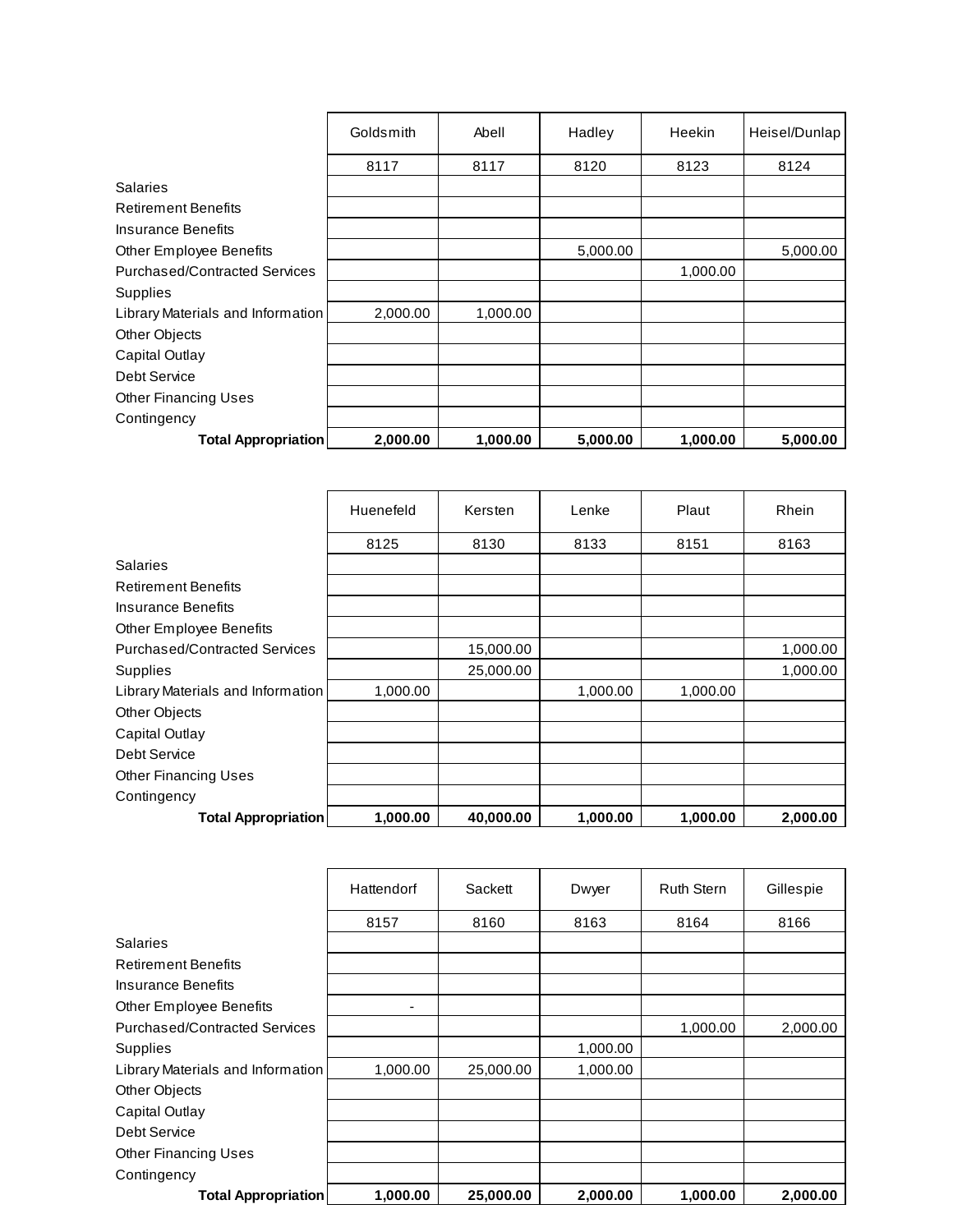|                                      | T&R.     | Howard   | Valerio Family | Dehner   |
|--------------------------------------|----------|----------|----------------|----------|
|                                      | 8172     | 8175     | 8179           | 8184     |
| <b>Salaries</b>                      |          |          |                |          |
| <b>Retirement Benefits</b>           |          |          |                |          |
| Insurance Benefits                   |          |          |                |          |
| <b>Other Employee Benefits</b>       |          |          |                | 1,000.00 |
| <b>Purchased/Contracted Services</b> |          |          | 10,000.00      |          |
| <b>Supplies</b>                      |          |          |                |          |
| Library Materials and Information    | 1,000.00 | 5,000.00 |                |          |
| Other Objects                        |          |          |                |          |
| Capital Outlay                       |          |          |                |          |
| Debt Service                         |          |          |                |          |
| <b>Other Financing Uses</b>          |          |          |                |          |
| Contingency                          |          |          |                |          |
| <b>Total Appropriation</b>           | 1,000.00 | 5,000.00 | 10,000.00      | 1,000.00 |

Mr. Hendon moved that the Board approve the resolution to provide for expenditures and the resources to be appropriated as stated. Mr. Wright seconded.

Voting for the motion: Mr. LaMacchia, Mr. Hendon, Mrs. Trauth, Mr. Moran, Mr. Wright, and Mrs. Kohnen…6 ayes. The motion carried. **(23-2017)**.

## **ANNUAL MEETING RESPONSIBILITIES**

Mr. Hendon requested:

## PUBLIC OFFICIAL BONDS

Section 3375.32 of the Ohio Revised Code requires a library fiscal officer to execute a bond in an amount and with surety to be approved by the board, payable to the board, and conditioned for the faithful performance of the official duties required. In accordance with that statute, it is recommended that new public official bonds be executed in the name of Molly DeFosse, Fiscal Officer and Alesha Sanders, Senior Financial Analyst/Deputy Fiscal Officer, each in the amount of \$500,000 for terms commencing December 31, 2017 and ending December 31, 2018.

### RESOLUTION/AUTHORIZATION FOR BANK ACCOUNTS

The annual change of officers of the Board and the annual appointment of a Fiscal Officer requires notification to our banking service providers. In addition, they require a resolution of the Board assigning the authority for financial transactions. It is requested that the Board adopt the resolution which is based on the following provisions of the Ohio Revised Code:

Per ORC 3375.32, the board *shall elect* a fiscal officer who shall serve for a term of one year. ORC 3375.36 states that the board *may appoint* a deputy fiscal officer.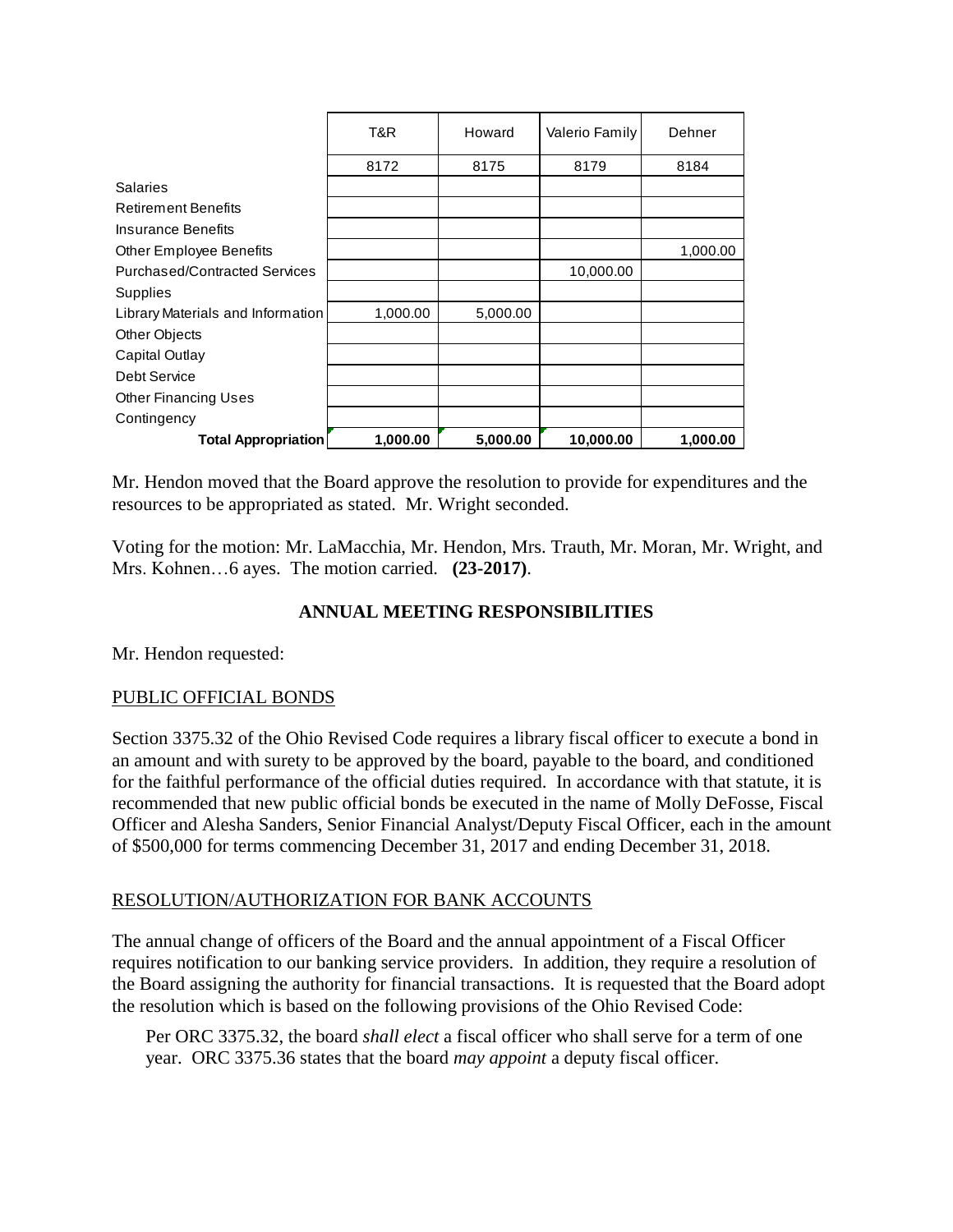ORC 3375.35 states in part that "no moneys credited to a free public library shall be paid out except on a check signed by the fiscal officer of the board having jurisdiction over said moneys and the president, vice-president, *or* secretary of said board". The Library traditionally has designated the Fiscal Officer and President as co-signers on all checks. Both signatures are applied through a secure check-signing system.

ORC 3375.36 states that the fiscal officer shall be the treasurer of the library funds. ORC 3375.38 states that "all the duties…relating to the moneys to the credit of or to be credited to a board of library trustees of a free public library shall be complied with by dealing with the fiscal officer of such board". On the basis of these two broad authorizations, the Library Fiscal Officer and, by written designation, the Deputy Fiscal Officer have been authorized to transfer funds between library accounts and to buy and sell investments. The Library's Investment Policy, approved by the Board on October 13, 2015, establishes these responsibilities as well. Further, it would be impractical to require a board member's signature for these routine transactions.

Our bankers also need to know who is authorized to enter into contracts and agreements. As previously established, the attached resolution designates that "the Fiscal Officer and the President or Vice President jointly are authorized".

Finally, the proposed resolution states that the Eva Jane Romaine Coombe Director or Fiscal Officer is authorized to sell donated stock.

## RESOLUTION/AUTHORIZATION FOR 2018 TAX LEVY ADVANCES

The first settlement of annual property tax receipts generally is not complete until May, but the Hamilton County Auditor makes advance payment of the taxes collected and held in the county treasury. However, an advance will only be processed when the organization's governing body has passed an initial blanket resolution and the authorized official formally requests each advance in writing. It is requested that the Board adopt the following resolution to this purpose, which is based on the form suggested by the County Auditor.

### Resolution Requesting the County Auditor to Make Advance Payments of Taxes *Pursuant to Ohio Revised Code § 321.34*

*Whereas*, the Ohio Revised Code allows for requests for advance payments from the County Auditor funds derived from taxes or other sources to the County Treasurer, which may be held on account of a local subdivision;

*Therefore*, be it resolved by the Board of Trustees of the Public Library of Cincinnati and Hamilton County, Ohio:

*Section 1*. That the Auditor and the Treasurer of Hamilton County in accordance with Ohio

Revised Code § 321.34, be requested to draw and pay to the Public Library of Cincinnati and Hamilton County upon the written request of Molly DeFosse, Fiscal Officer, to the County Auditor, funds due in any settlement of 2017 derived from taxes or other sources, payable to the County Treasurer to the account of the Public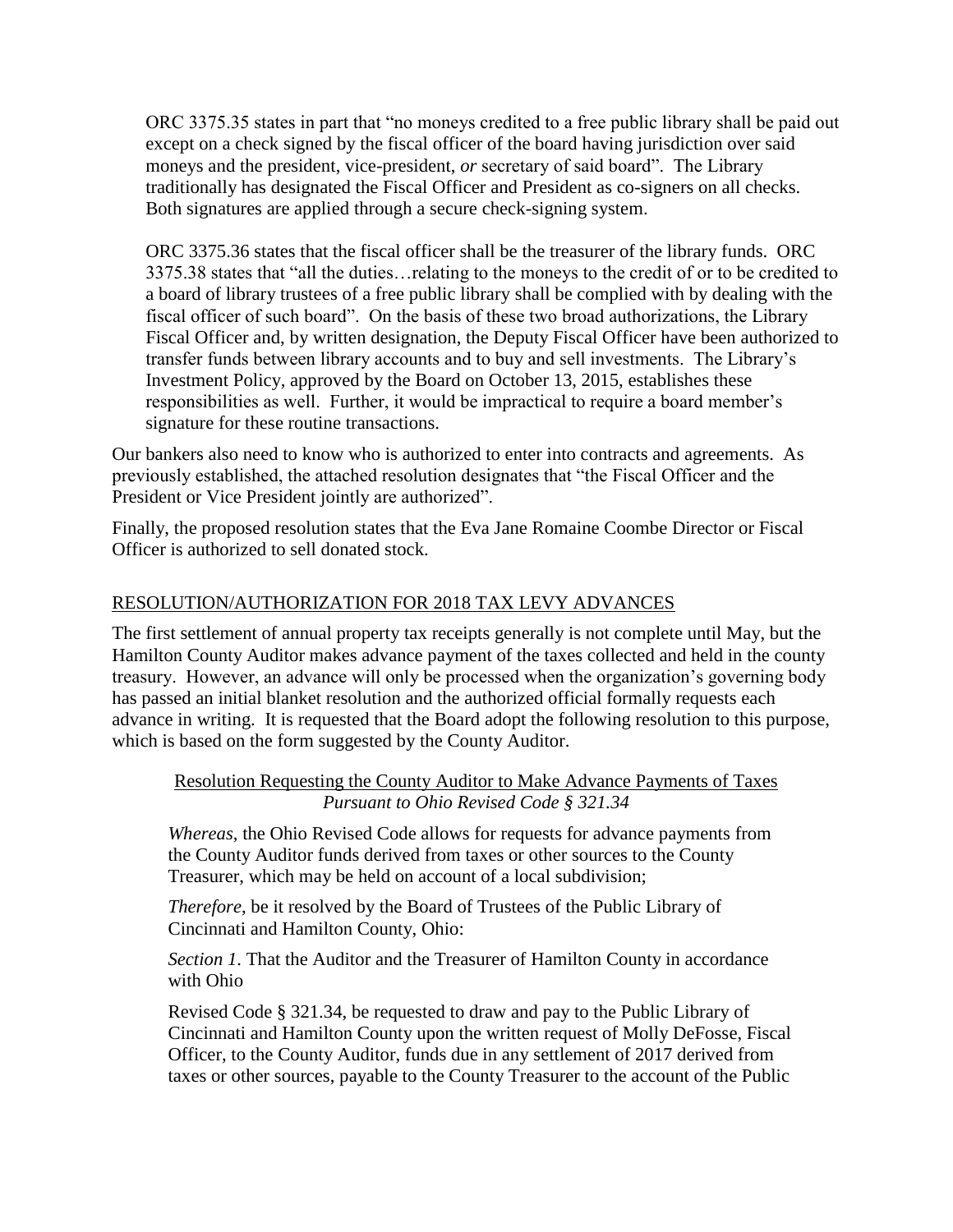Library of Cincinnati and Hamilton County, and lawfully applicable for purposes of the fiscal year January – December 2018.

*Section 2*. That the Fiscal Officer of the Public Library of Cincinnati and Hamilton County shall forward to the County Auditor a certified copy of this Resolution.

Mr. Hendon moved that the Board approve the Public Official Bonds, the Resolutions/authorization for Bank Accounts, the Resolution/Authorization for the Tax Levy Advances. Mrs. LaMacchia seconded.

Voting for the motion: Mr. LaMacchia, Mr. Hendon, Mrs. Trauth, Mr. Moran, Mr. Wright, and Mrs. Kohnen…6 ayes. The motion carried. **(24-2017)**.

The Annual Meeting was then adjourned.

\_\_\_\_\_\_\_\_\_\_\_\_\_\_\_\_\_\_\_\_\_\_\_\_\_\_\_\_\_\_\_\_\_\_\_\_\_\_\_\_\_\_\_\_\_\_

\_\_\_\_\_\_\_\_\_\_\_\_\_\_\_\_\_\_\_\_\_\_\_\_\_\_\_\_\_\_\_\_\_\_\_\_\_\_\_\_\_\_\_\_\_\_

Vice President

Attest: Secretary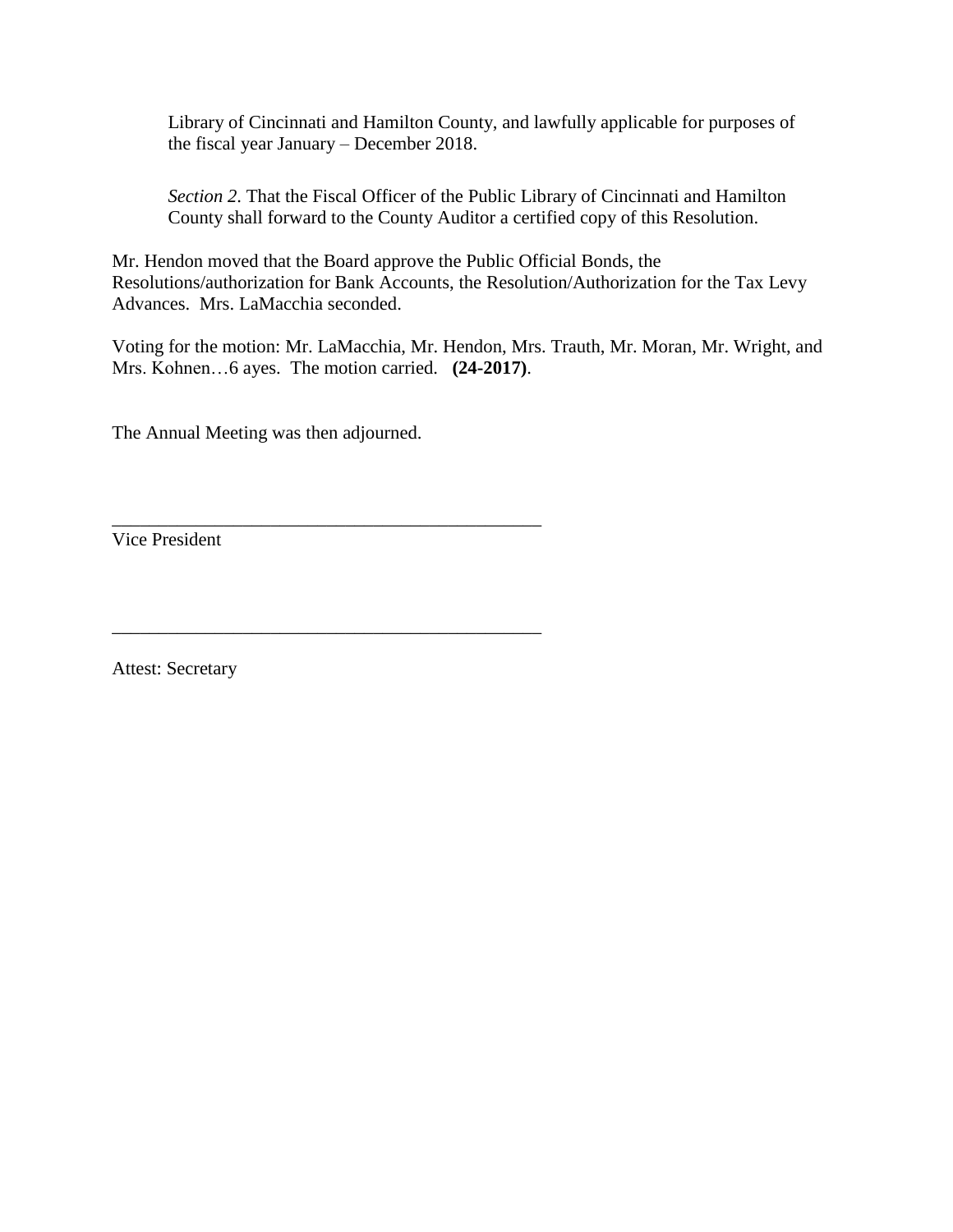# **MINUTES OF THE BOARD OF TRUSTEES OF THE PUBLIC LIBRARY**

### **OF CINCINNATI AND HAMILTON COUNTY**

Date: December 12, 2017

Meeting: Regular

Place: Tower Room – Main Library – 800 Vine Street

#### **REGULAR MEETING**

# *CALL TO ORDER*

#### **ROLL CALL**

| Trustees Present: | Mrs. LaMacchia, Mr. Hendon, Mrs. Trauth, Mr.<br>Moran, Mr. Wright and Ms. Kohnen |
|-------------------|----------------------------------------------------------------------------------|
| Trustees Absent:  | Ms. Clemons                                                                      |
| Present:          | Kimber L. Fender, Greg Edwards, Carl Allison Jr<br>and Molly DeFosse             |

## *ACTION ITEMS*

#### RESOLUTIONS HONORING ALLEN G. ZARING IV AND GREGORY A EDWARDS

Mr. Wright presented the following two resolutions:

Whereas, Allen G. Zaring IV was first appointed to the Board of Library Trustees on December 15, 2010 by the Board of County Commissioners of Hamilton County, to fill a term expiring on September 30, 2017, and

Whereas, Mr. Zaring served for 7 years as a valued member of the Board of Library Trustees including President of the Board in 2017, and previously served as a Director of the Library Foundation and Chairman of the Foundation Board, and

Whereas, Mr. Zaring served on the successful Library Levy Campaign Committee in 2009, helping the levy to pass with a 73 percent vote in the affirmative, and

Whereas, While he served on the Board, the Library received national recognition including the National Medal for Museum and Library Service in 2013 and consecutive five-star ratings from *Library Journal* in 2013, 2014, 2015, and 2016, and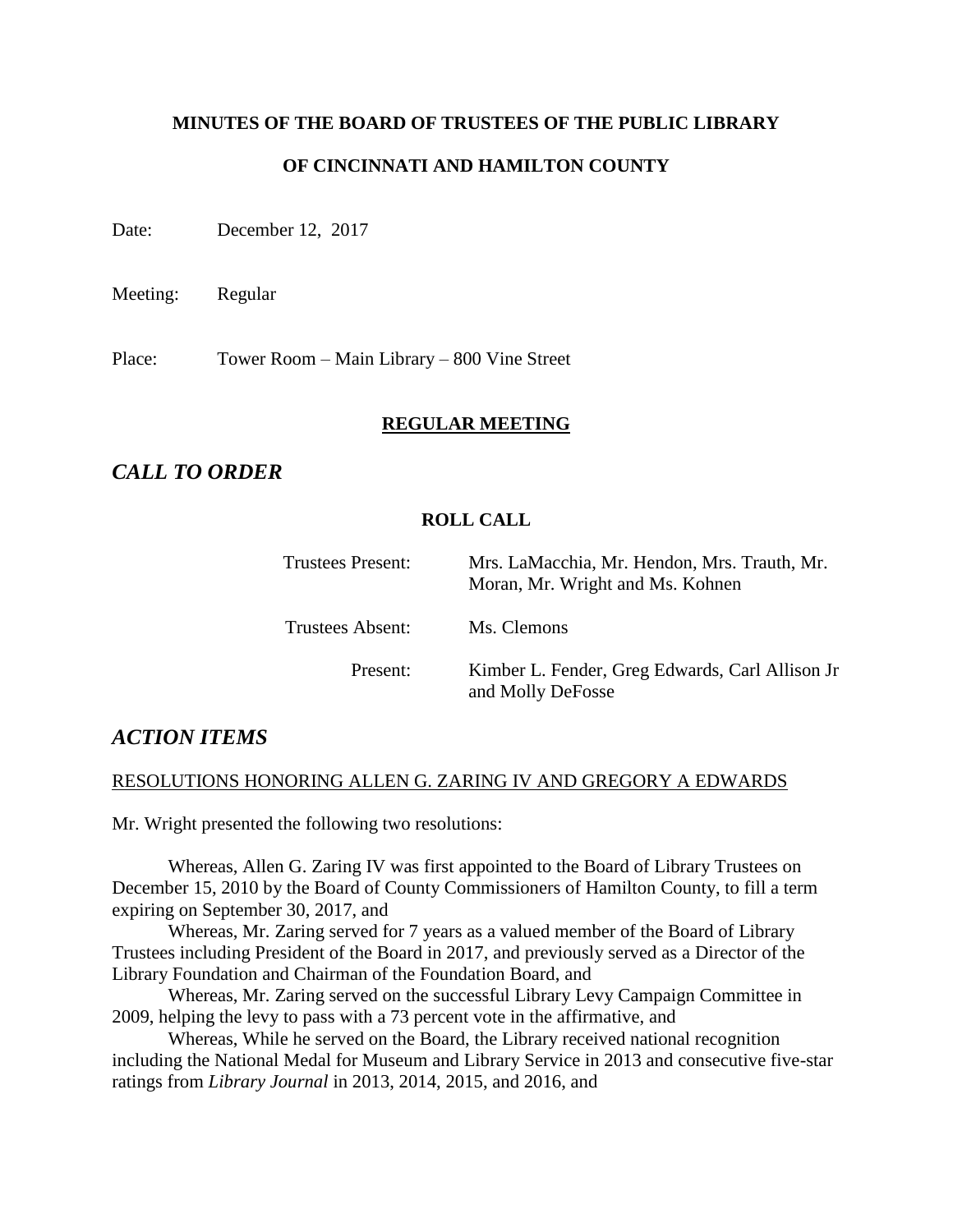Whereas, While he served on the Board, Library use reached record levels resulting in the Library being the  $2<sup>nd</sup>$  busiest in the United States in 2016, and

Whereas, Mr. Zaring supported the building or renovation of Library branches in nearly a dozen Hamilton County communities including Bond Hill, Avondale, Pleasant Ridge, Clifton, St. Bernard, Reading, Loveland, and Greenhills, creating accessible spaces and upholding the Library's mission of connecting people with the world of ideas and information, and

Whereas, throughout his tenure on the Board, Mr. Zaring expressed his support and commitment to the Library's vision to excel in customer service, to be the first choice for information, to anticipate and meet the changing needs of the community, assure equitable access to the Library's resources and services, and be a dynamic force in the community,

NOW THEREFORE, BE IT RESOLVED in recognition of his years of devoted service, the Members of the Board of Trustees thank and commend Allen G. Zaring IV for his dedicated service to the Public Library of Cincinnati and Hamilton County.

BE IT FURTHER RESOLVED that a copy of this Resolution be spread upon the Minutes of the Board of Trustees of the Public Library of Cincinnati and Hamilton County.

Whereas, Gregory A Edwards was hired in 1996 by the Public Library of Cincinnati and Hamilton County as Circulation Services Manager, and

Whereas, Mr. Edwards was later promoted to Library Services Manager for the Central Region, then became Library Services Director in 2008, then served as Deputy Director from 2012 to 2016 until he began his role as Chief Library Experience Officer until his retirement on December 29, 2017, and

Whereas, while he served on Senior Leadership of the Library, the institution received national recognition including the National Medal for Museum and Library Service in 2013 and consecutive five-star ratings from *Library Journal* in 2013, 2014, 2015, and 2016, and

Whereas, Mr. Edwards led the monumental effort to incorporate ML/21 (A Main Library for the  $21<sup>st</sup>$  Century) into the Library system, resulting in the Library saving \$1 million a year in operating costs and enjoying an increase in usage statistics for the Main Library, and

Whereas, Mr. Edwards helped create a series of initiatives to streamline and simplify customer service at the Library, including an automated sorting and distribution machine, a switch from paper customer notices for holds to email and text notices, self-checkout machines and Express Holds, mobile service, and award winning "Hot" services, and

Whereas, during Mr. Edwards tenure nearly a dozen branch libraries were built or renovated including Bond Hill, Avondale, Pleasant Ridge, Clifton, St. Bernard, Reading, Loveland, and Greenhills, creating accessible spaces and upholding the Library's mission of connecting people with the world of ideas and information, and

Whereas, Mr. Edwards created events and programs to encourage, promote, and celebrate reading throughout Hamilton County and served on the Books by the Banks Board since 2008, and

Whereas, Mr. Edwards' broad perspective and innovative approach to problem-solving proved him to be an asset to the Library in planning for the future,

NOW THEREFORE, BE IT RESOLVED in recognition of his years of devoted service, the Members of the Board of Trustees thank and commend Greg Edwards for his 21 years of dedicated service to the Public Library of Cincinnati and Hamilton County.

BE IT FURTHER RESOLVED that a copy of this Resolution be spread upon the Minutes of the Board of Trustees of the Public Library of Cincinnati and Hamilton County.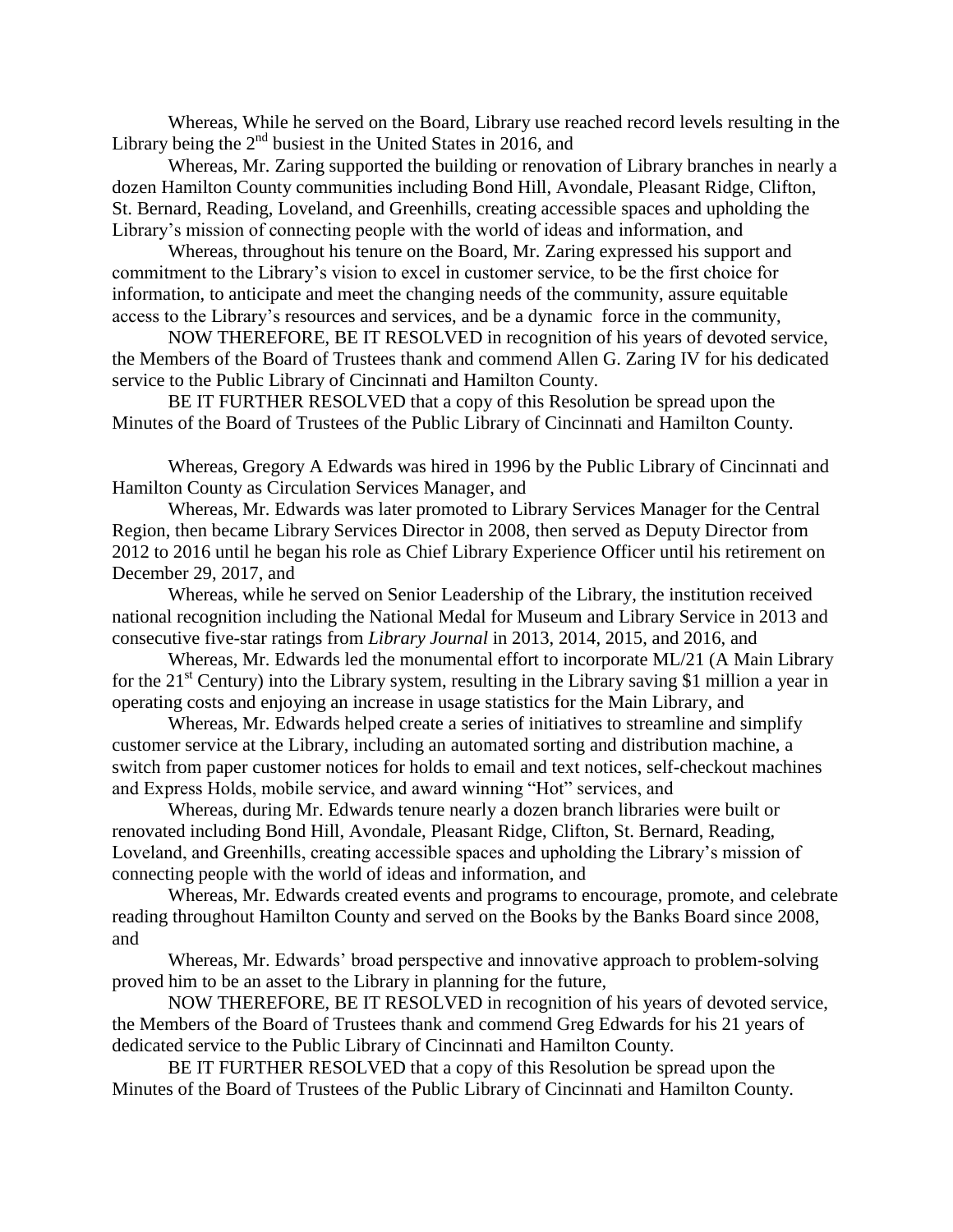Mr. Wright moved that the Board adopt the two resolutions. Mr. LaMacchia seconded.

Voting for the motion: Mr. LaMacchia, Mr. Hendon, Mrs. Trauth, Mr. Moran, Mr. Wright, and Mrs. Kohnen…6 ayes. The motion carried. **(25-2017)**.

### **EVA JANE ROMAINE COOMBE DIRECTOR'S REPORT**

#### FRIENDS AGREEMENT

Ms. Fender presented the following agreement with the for approval.

## **AGREEMENT Between THE PUBLIC LIBRARY OF CINCINNATI AND HAMILTON COUNTY And THE FRIENDS OF THE PUBLIC LIBRARY OF CINCINNATI AND HAMILTON COUNTY**

This Agreement is entered into between The Public Library of Cincinnati and Hamilton County ("the Library") and the Friends of The Public Library of Cincinnati and Hamilton County ("the Friends").

WHEREAS, The Public Library of Cincinnati and Hamilton County is a body politic, organized and existing under the statutes of the State of Ohio and,

WHEREAS, The Friends of The Public Library of Cincinnati and Hamilton County is a not-for-profit corporation organized and existing under the statutes of the State of Ohio, formed for and dedicated to the support of the Library and,

WHEREAS, The Board of Trustees of the Library and the Board of Directors of the Friends have determined that it is in their mutual interest to enter into this amended and restated agreement governing certain relationships between the two organizations,

NOW, THEREFORE, the Library and the Friends agree to the terms and conditions as set forth below:

# **I. DISCARDED LIBRARY MATERIALS**

A. The Library, at its sole convenience and discretion, discards library materials (items in the collection or gifts being considered for the collection) which meet one or more of the following criteria: excessively worn or damaged; outdated; superfluous; or not used as measured by low circulation. Discarded items may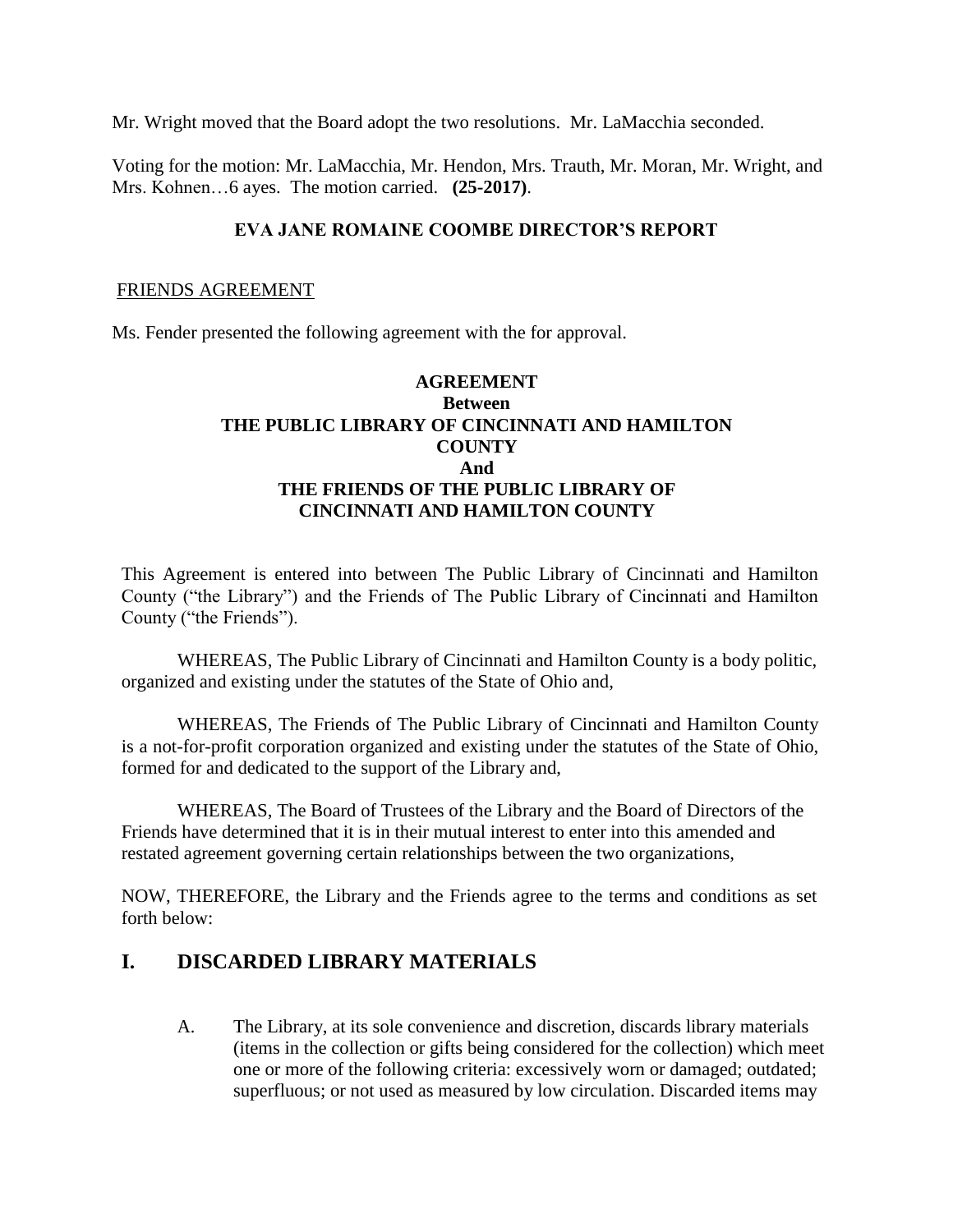be given to the Friends for fundraising purposes.

- B. The Friends shall act as the Library's agent for the sale of selected library discards at Friends' book sales and for the subsequent disposal of items not sold.
- C. Funds earned by the Friends from the sale of these materials shall be added to the income of the Friends to benefit the Library through the acquisition of any item or provision of any service deemed of value to the Library and the public it serves.
- D. Discarded materials shall be presorted by Library personnel and placed in plastic bins supplied by the Library and the Friends.
- E. The Library shall transport discarded library materials to the Friends' property for storage.
- F. The Friends shall sell the library materials received under this agreement to the general public and shall otherwise dispose of nonsalable materials.
- G. The Friends shall have sole responsibility for arranging such sales.
- H. Upon request from the Friends, the Library shall make available to the Friends, facilities at the Main Library and at branch libraries for the purpose of holding public sales of discarded library materials and similar materials donated to the Friends. The Library shall not be obligated to make such facilities available at times that conflict with other scheduled events or with work schedules.
- I. The Library shall assist the Friends in transporting discarded library materials to and from the site of such sales.
- J. Upon request from the Friends, the Library shall provide in-house security services for sales conducted at the Main Library. The Library shall not be obligated to make such services available at times that conflict with other security needs or with work schedules.
- K. Upon request from the Library, the Friends shall provide an accounting of monies earned through the book sales and how those monies were expended.
- L. This Agreement replaces all previous Agreements and Addendums entered into by and between the Library and the Friends.

# **II. FRIENDS' OFFICE/WAREHOUSE**

A. The Friends rent office/warehouse space currently located at 8456 Vine Street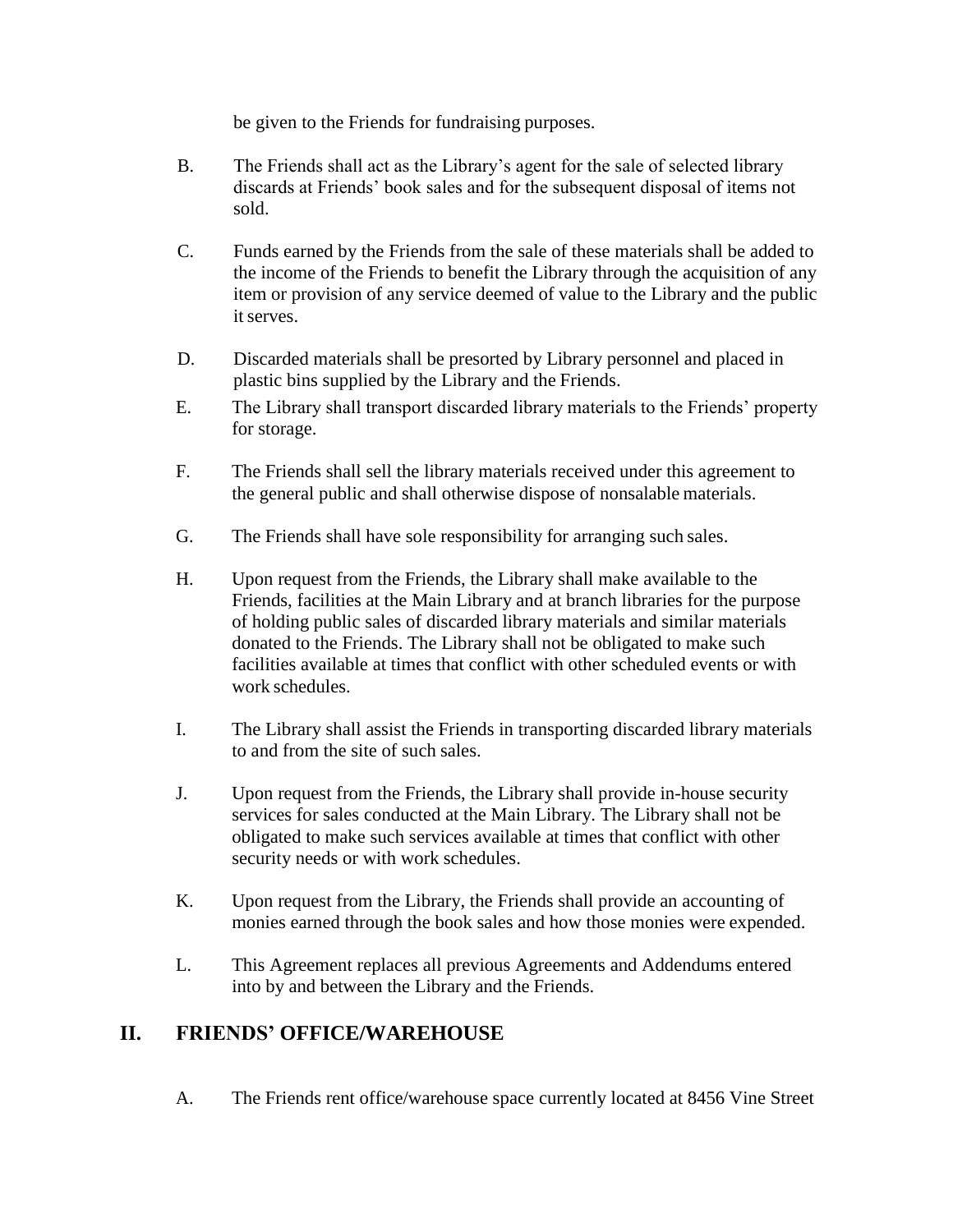to conduct business operations and to store and prepare discarded materials for public sale.

- B. The Library shall assist the Friends by removing trash dumpsters from the warehouse as needed. This shall occur in the course of transporting discarded library materials to and from the warehouse site. The trash dumpsters shall be returned to the warehouse in the next delivery.
- C. The Library shall provide twice-weekly custodial service for the warehouse, for a total not-to-exceed 8 hours.

# **III. LONG-TERM LOAN OF LIBRARY FURNITURE AND EQUIPMENT**

- A. If available, the Library shall provide used shelving, furniture and/or equipment to the Friends on long-term loan, for use in the Friends' shop or office/warehouse, and shall assist with the delivery and installation.
- B. The Friends shall exercise due care in maintaining the condition of the furniture and equipment.
- C. The Friends shall not dispose of Library-owned furniture and equipment without the written consent of the Director of the Library.

# **IV. GRAPHIC DESIGN, PROMOTION AND PRINTING SERVICES**

- A. The Library shall design promotional items for the Friends, including but not limited to:
	- 1. Brochures, e.g. membership and commemorative brick.
	- 2. Book sale materials, e.g. bookmarks, flyers, posters, requests for volunteers, maps, signage for subject categories, and sale postcards.
	- 3. Friends' Shop materials, e.g. signage, bookmarks, sale postcards, invitations for volunteer recognition.
	- 4. Items featuring Library collections and services (daguerreotype products for example)
	- 5. The Friends shall reimburse the Library for printing at cost.
- B. The Library shall arrange for the production of promotional banners, take photos of Friends' events for use in future promotion and share such photos with the Friends.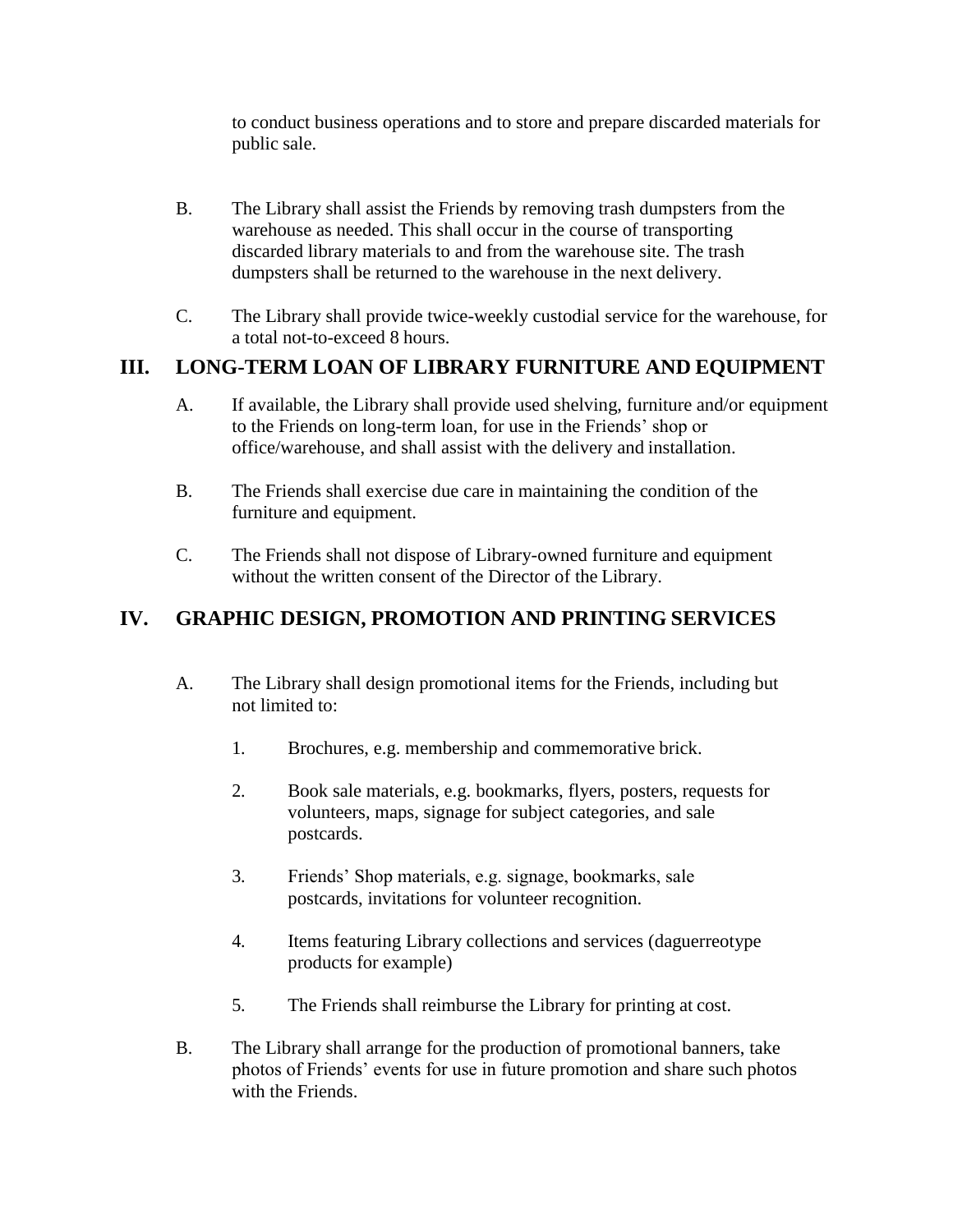- C. The Library shall prepare and distribute digital content to the membership and selected Library cardholders about Friends' activities, sales, and meetings. The Library reserves the right to limit the number and frequency of distribution of Friends' content to Library cardholders, provided promotion of major sales is not restricted.
- D. The Library shall assist with development of and updates to the Friends website. These services shall not exceed 60 hours in a year. The Library shall host the Friends website on its server.

# **V. COMPUTER SUPPORT SERVICES**

- A. If available, the Library shall provide used computer equipment to the Friends on long-term loan, for use in the Friends' shop or office/warehouse, and shall assist with installation.
- B. The Library shall assist with credit card set-up at Friends' events.

# **VI. TELEPHONE SERVICES**

A. The Library shall provide the Friends, at both the Friends' Shop and warehouse, with phone lines, voice mail services, Friends' Shop phone equipment, and white page directory listings as part of the Library's phone system. These services are included in the basic services and lump sum payment as provided in this agreement. The Friends shall also reimburse the Library for actual charges for toll, and long distance calls, Internet access and call forwarding.

# **VII. POSTAGE AND MAIL SERVICES**

- A. Upon request, the Library shall mail first-class correspondence and parcels for the Friends, keeping an account of the postage and United Parcel Services mailing charges. The Friends shall reimburse the Library for actual charges.
- B. The Friends shall maintain a postage account for bulk and presort mailings, including LINKS. The Library shall transport bulk rate mailings from the Main Library to United Mail Service for processing and delivery to the post office.
- C. Occasionally, the Library Foundation will add items to the Friends' bulk rate mailing. The Foundation will reimburse the Friends for actual charges.
- D. Library personnel shall track expenditures against the bulk rate account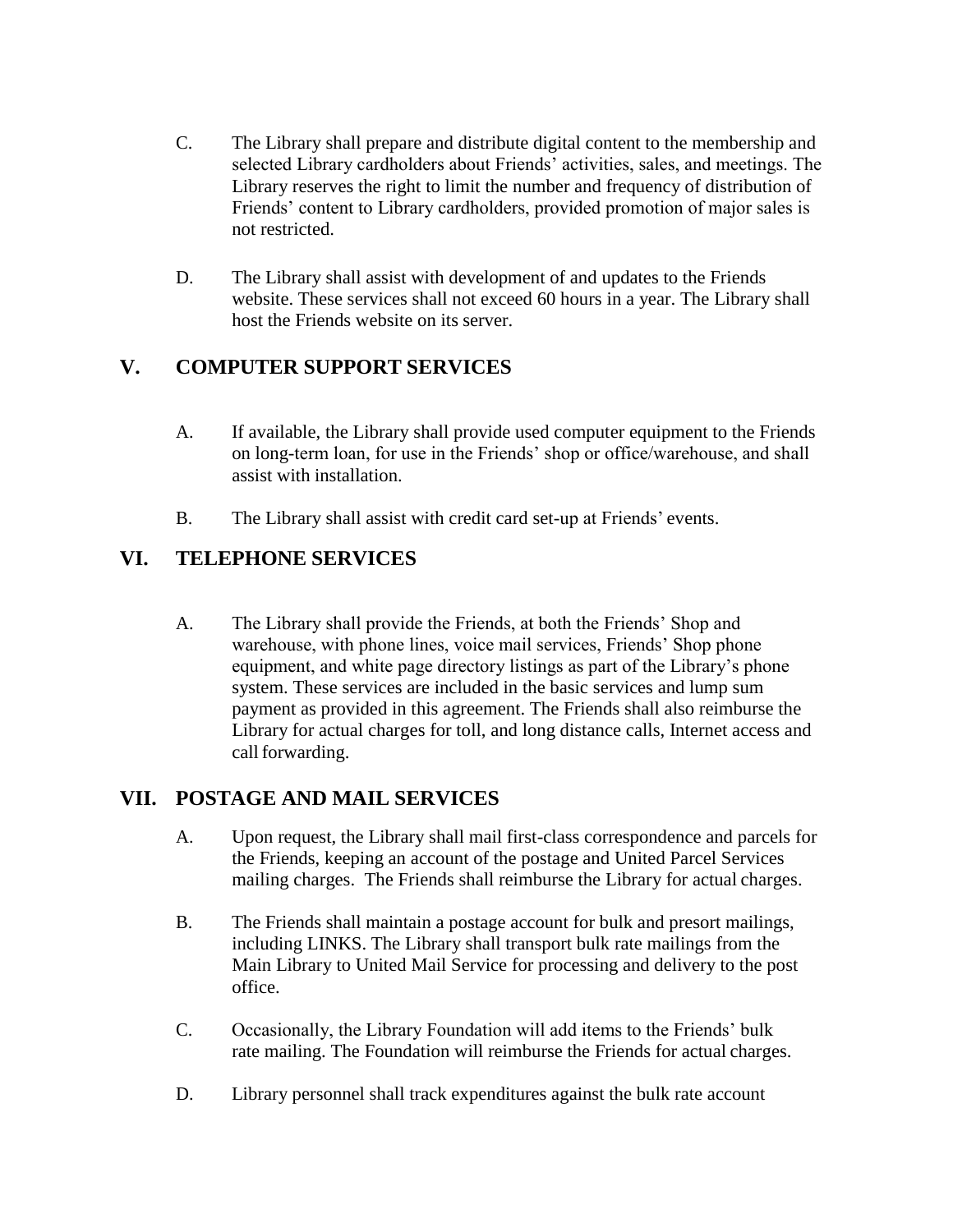balance and will request in a timely way additions to the account.

# **VIII. INSURANCE**

- A. The Friends shall maintain appropriate insurance for all liability in the case of personal injury or property damage arising from operation of the Friends' Shop, warehouse and public book sales.
- B. The Friends shall carry appropriate property insurance coverage on Libraryowned furniture and equipment on long-term loan. If property insurance on the contents of the Friends' Shop and/or the warehouse is desired, it shall be the responsibility of the Friends to purchase such insurance.

# **IX. MISCELLANEOUS PROVISIONS**

- A. The Library shall arrange for the production and installation of commemorative bricks, a program sponsored by the Friends.
- B. The Library shall provide library staff to receive calls from the public regarding the donation of books and materials and shall arrange for the pick-up of gift materials.
- C. All Library employees are members of the Friends. Library employees may not volunteer to work on Friends projects on Library time, except for the contracted support services described in this agreement.
- D. The address of the Friends is 8456 Vine Street, Cincinnati, Ohio 45216. This address will be used for all Friends' correspondence except for the Friends Shop.

# **X. FISCAL SERVICES**

- A. All Library employee reimbursements and programming expenses formerly paid directly by The Friends will be paid by the Library via standard processing.
- B. The Library shall invoice the Friends on a monthly basis for an aggregate amount equal to the expenses incurred the previous month by the Library for authorized expenses from Friends' allocated budgets.
- C. The Friends shall pay the invoice within fifteen (15) days of receipt.
- D. The Fiscal Office shall provide an itemized list of reimbursements detailed by recipient's name, agency, and type of program.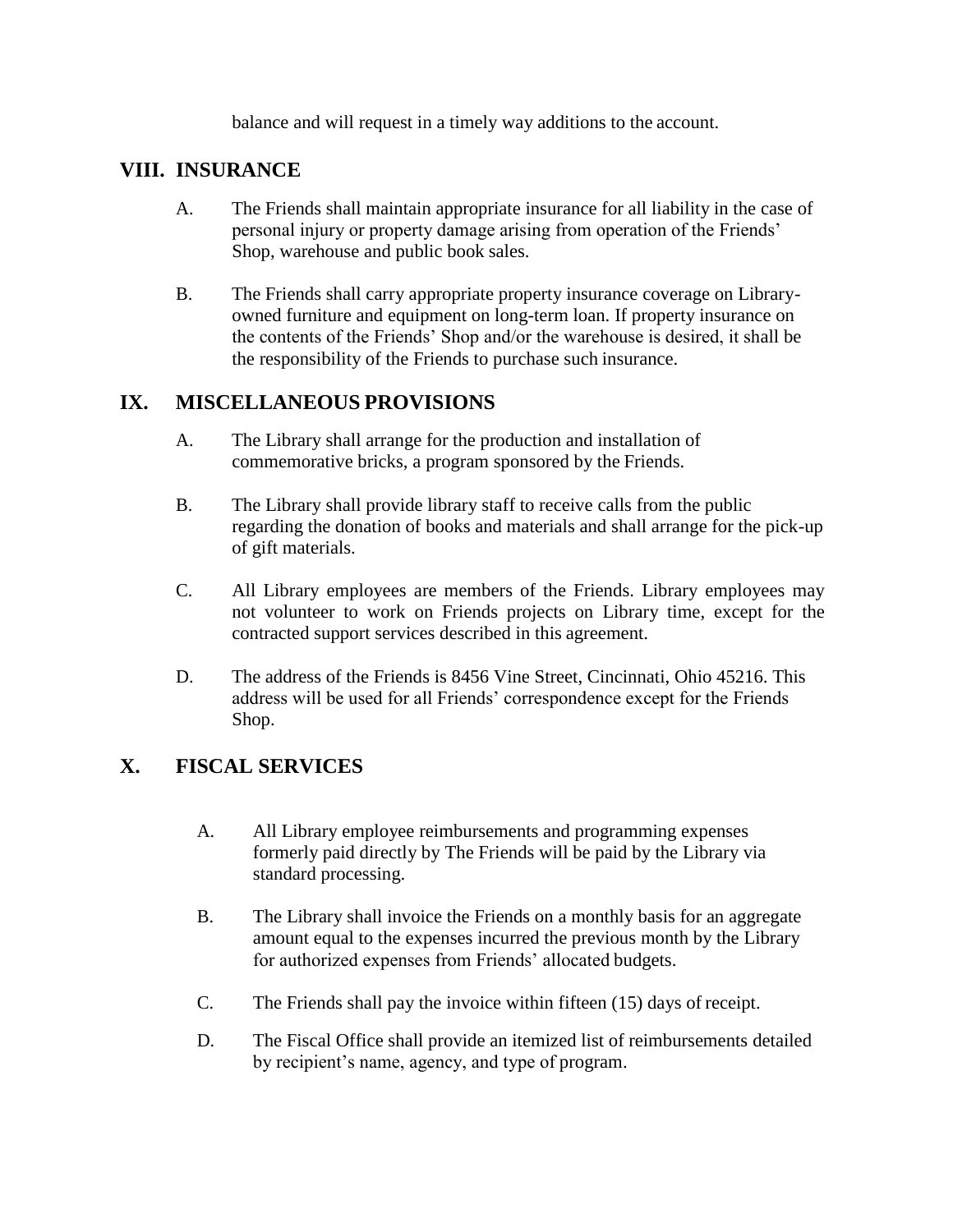# **XI. TERM**

- A. The initial term of this amended and restated agreement is for the period from January 1, 2018 through December 31, 2020.
- B. Upon completion of each current and subsequent term, the agreement shall automatically renew for a three-year term under the same terms and conditions unless amended in writing by mutual consent of both parties.
- C. Either party may terminate this agreement at any time by giving written notice of 180 days.

# **XI. FRIENDS PAYMENTS TO THE LIBRARY**

- A. The Friends shall pay the Library the sum of \$868 (eight hundred sixty-eight dollars) per month for the goods and services the Library provides to the Friends in accordance with the terms of this agreement. This amount represents an 85% discount on the cost of services provided and may be adjusted annually.
- B. In addition, the Friends shall pay actual costs for all out-of-pocket expenses, such as postage, parcel service, shopping bags and other supplies, printing, toll and long distance charges, Internet access, call forwarding, commercial truck rental, contracted security services, and reimbursement of program expenses, which shall be duly reported and charged to the Friends by the Library.
- C. The Library shall provide the Friends with a monthly invoice for the total amount due by the  $15<sup>th</sup>$  day of the month for all expenses incurred the previous month.

The aforementioned terms being mutually and entirely agreed upon by the parties, the Library and the Friends do hereby indicate their approval of this agreement.

### CHANGE TO MEETING TIME

The 9:15 meeting time is difficult for our newest Board member, Karen Clemons. Ms. Fender requested that the Board consider changing the meeting time. The Board suggested changing the meeting time to 4:30 p.m.

Ms. LaMacchia moved that the Board approve the report. Mr. Hendon seconded.

Voting for the motion: Mr. LaMacchia, Mr. Hendon, Mrs. Trauth, Mr. Moran, Mr. Wright, and Mrs. Kohnen…6 ayes. The motion carried. **(26-2017)**.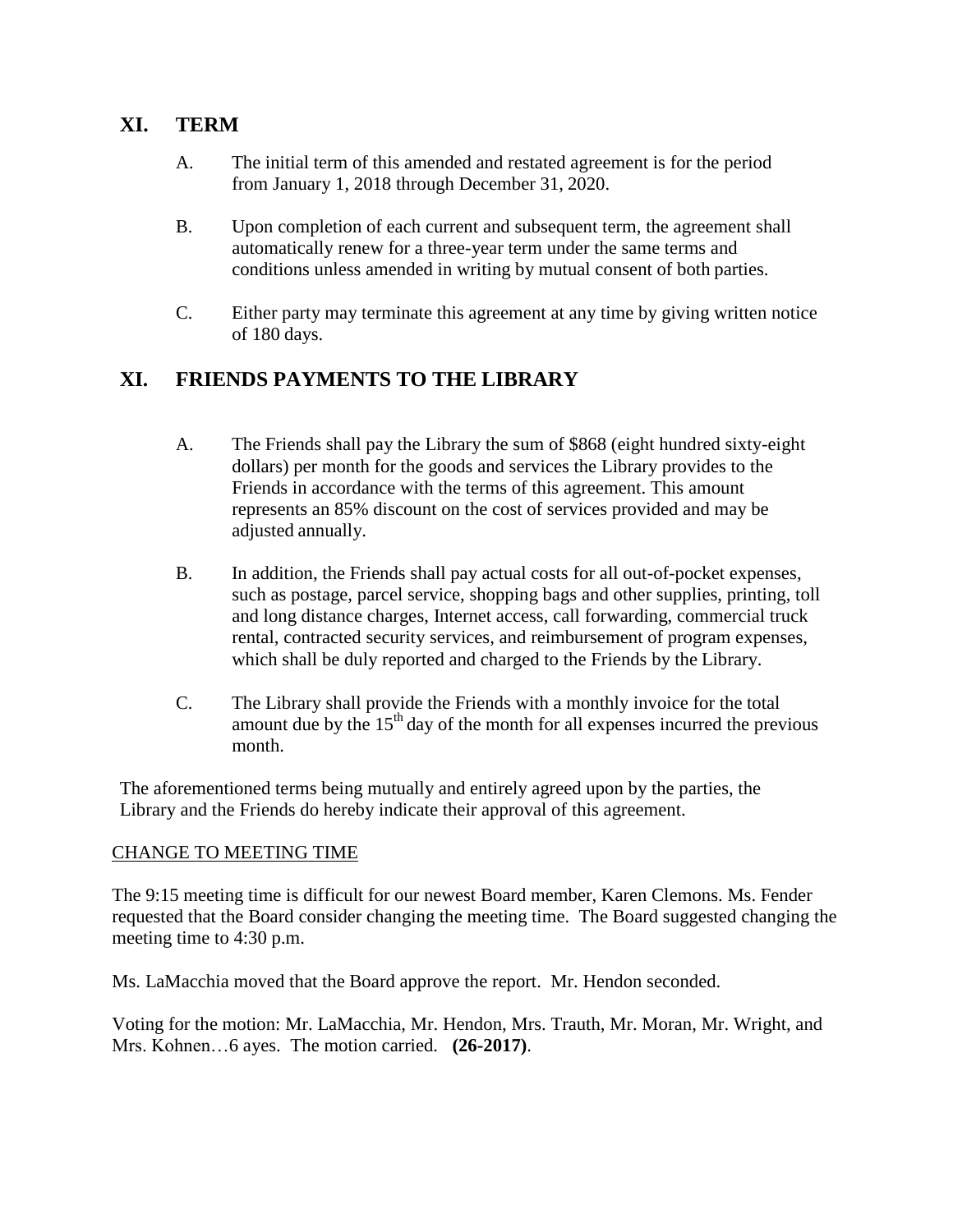## **FACILITIES AND FINANCE AND AUDIT COMMITTEE**

Mr. Hendon moved the board approve the following:

REVISION OF THE 2017 ESTIMATED RESOURCES AND ANNUAL APPROPRIATIONS Authorization for the following revisions is requested:

| <b>General Fund</b>                 |                                               |                                |    |              |
|-------------------------------------|-----------------------------------------------|--------------------------------|----|--------------|
| <i>Expenses</i>                     |                                               |                                |    |              |
|                                     | Supplies - increase by                        |                                | \$ | 100,000.00   |
|                                     | Purchased & Contracted Services - decrease by |                                | \$ | (257,000.00) |
|                                     | Library Materials & Information - increase by |                                | \$ | 7,000.00     |
|                                     | Capital Outlay - increase by                  |                                | \$ | 150,000.00   |
|                                     |                                               | Appropriations net change      | \$ |              |
| <b>Incidental Expenses</b>          |                                               |                                |    |              |
| <i>Expenses</i>                     |                                               |                                |    |              |
|                                     | <b>Other Benefits</b>                         |                                | \$ | 1,000.00     |
|                                     |                                               | Appropriations net change      | \$ | 1,000.00     |
| <b>Gift Fund</b><br><b>Revenues</b> |                                               |                                |    |              |
|                                     | Contributions, Gifts, and Donations           |                                | \$ | 75,000.00    |
|                                     |                                               | Estimated resources net change | \$ | 75,000.00    |
| <i>Expenses</i>                     |                                               |                                |    |              |
|                                     | Purchased & Contracted Services               |                                | S  | 75,000.00    |
|                                     |                                               | Appropriations net change      | \$ | 75,000.00    |

In the General Fund, the increase in Supplies and Capital Outlay is to accelerate planned 2018 purchases and the increase in Library Materials is to account for the purchase of Career Online High School scholarships funded through the Foundation. The increases are offset by a reduction in Purchased and Contracted Services based on realized savings in both telecommunication services and gas and electric expenses.

The increase in the Incidental Expenses account is to account for the Impact Award and the changes in the Gift Fund are to account for increased funding from the original appropriations from the Foundation.

## REVISION OF PERMANENT FUND PRINCIPAL BALANCES

The following permanent (trust) fund principal amounts are revised, effective December 31, 2017, based on additional donations received in 2017.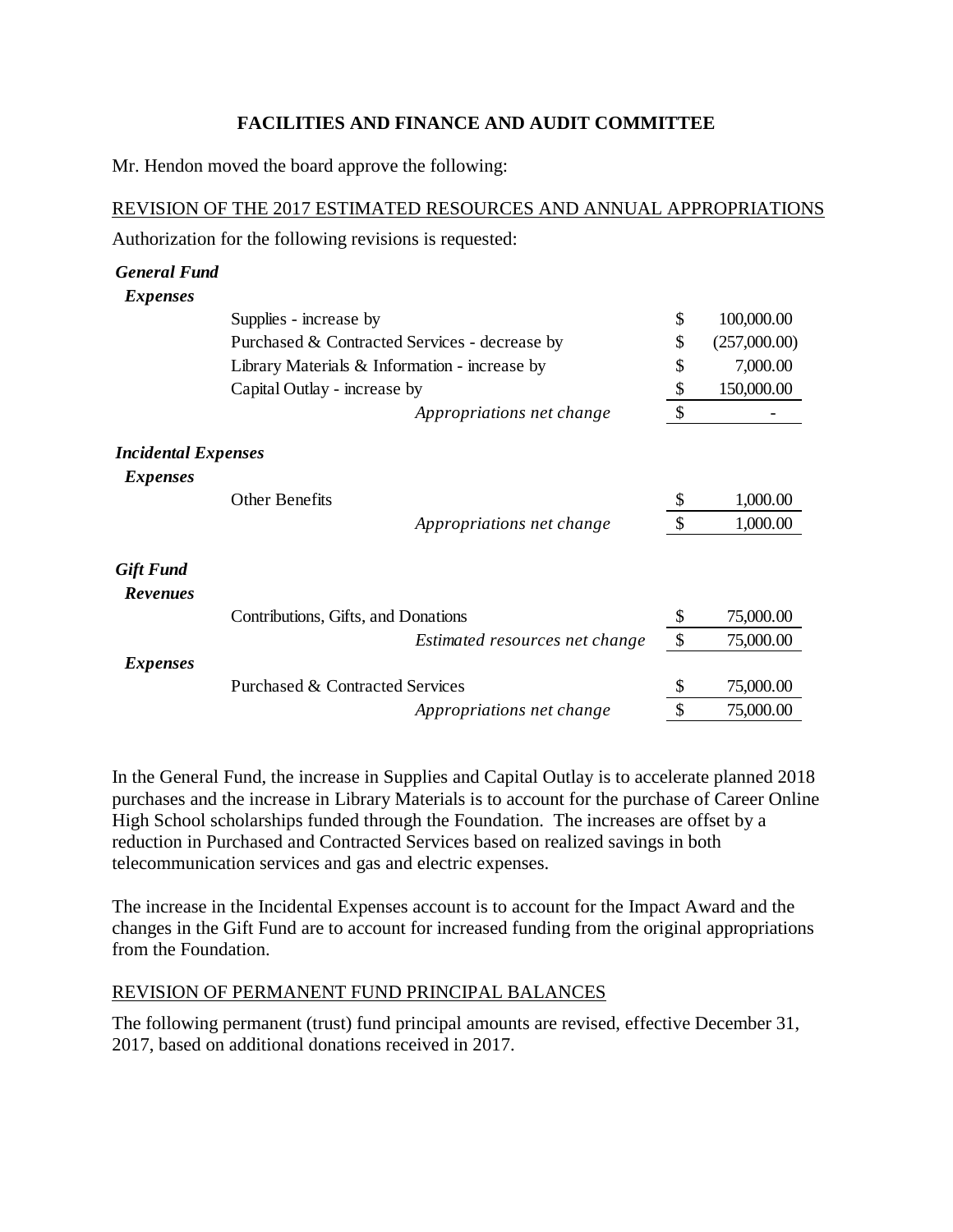| Fund  | Principal $1/1/17$             | 2017 Donations | Principal $12/31/17$ |
|-------|--------------------------------|----------------|----------------------|
| Abell | 80,099                         | 4,380          | 84,47 <sup>c</sup>   |
| King  | 21,120<br>$\angle 1.1\angle 0$ | 000,           | 22,120               |

### 2018 ANNUAL APPROPRIATIONS

To close out the 2017 General Fund, authorization is requested to revise the appropriations as needed from now until the end of the month. Any revisions made will be reported to the Board in February, 2018.

### 2017 UNENCUMBERED BALANCE

We are anticipating an unencumbered balance of approximately \$15.2 million to carry forward to 2018. This includes an operating contingency of \$1,750,000, representing the allowable 3% of the budget, and approximately \$13.45 million available for operations in 2018, which equates to slightly more than two months of operating expenses.

Ohio Revised Code Section 3375.40(L) states that a board of library trustees may "at the end of any fiscal year, unless doing so would be contrary to law, set aside any unencumbered surplus remaining in the general or any other fund of the free public library under its jurisdiction for any purpose, including creating or increasing a special building and repair fund, or for operating the library or acquiring equipment and supplies". In accordance with this provision, it is recommended that all unencumbered funds be carried forward in the General Fund.

Mr. Wright seconded.

Voting for the motion: Mr. LaMacchia, Mr. Hendon, Mrs. Trauth, Mr. Moran, Mr. Wright, and Mrs. Kohnen…6 ayes. The motion carried. **(27-2017)**.

Mr. Hendon moved the board approve the following:

### REQUEST FOR QUALIFICATIONS

Approve publication of the notice below in order to receive statements of qualifications for professional design services from architect, surveyor, or engineer firms.

### Architect, Engineer or Surveyor Services

The Board of Trustees of the Public Library of Cincinnati and Hamilton County may employ an architect, engineer or surveyor in 2018.

Architects, engineers or surveyors interested in being considered should reply with a statement of qualifications no later than Friday, January 12, 2017. Statements of qualification should include information regarding the firm's history; education and experience of owners and key personnel; the technical expertise of the firm's staff for the services provided; previous library projects completed by the firm; the firm's experience and capabilities in cost estimating and construction administration and coordination; and client and contractor references. Proposals should be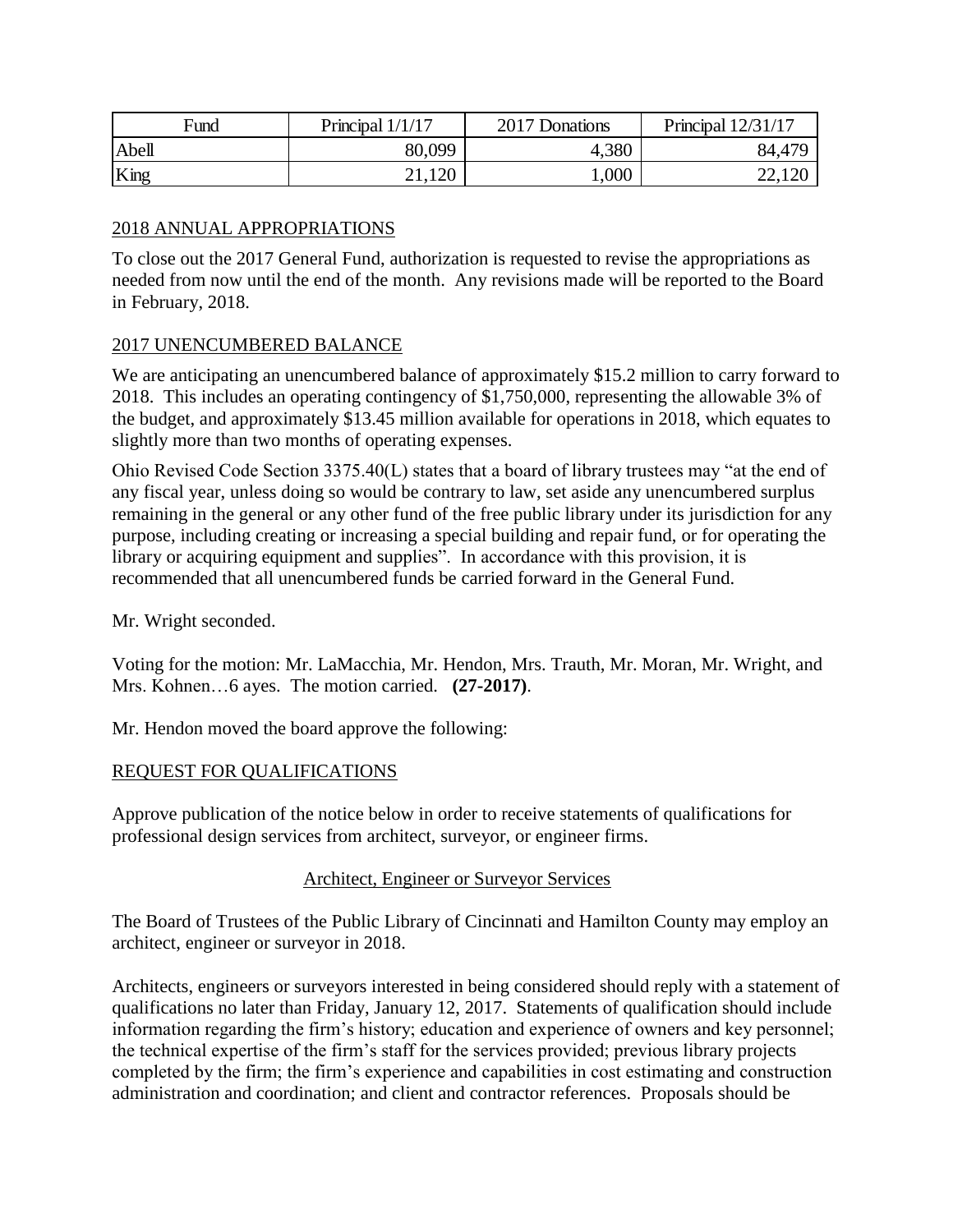transmitted to Kimber L. Fender, The Eva Jane Romaine Coombe Director, Third Floor Administrative Offices, Public Library of Cincinnati and Hamilton County, 800 Vine, Street, Cincinnati, Ohio 45202

Mrs. LaMacchia seconded.

Voting for the motion: Mr. LaMacchia, Mr. Hendon, Mrs. Trauth, Mr. Moran, Mr. Wright, and Mrs. Kohnen…6 ayes. The motion carried. **(28-2017)**.

Mr. Hendon moved the board approve the following:

### AUTHORIZATION FOR PUBLIC BIDDING – 2018 MAIN LIBRARY FLOORING AND RESTROOM RENOVATION

It is requested that the Board authorize the following bid advertisements for roofing work. Further, authorize the Library Director to review the bids with the Chair of the Facilities and Finance and Audit Committee and enter into a contract with the lowest, responsible bidder.

## **ADVERTISEMENT FOR BIDS**

Sealed bids will be received by the Board of Trustees of the Public Library of Cincinnati and Hamilton County at the Third Floor Administration Offices of the Main Public Library, 800 Vine Street, Cincinnati, Ohio 45202, until 12:00 noon, local time Wednesday, January 10, 2018 for furnishing all labor, materials, equipment, services and supervision necessary to complete the project titled:

### **2018 MAIN LIBRARY – FLOORING AND RESTROOM RENOVATION**

Bids received after that time will not be accepted. Bids by facsimile transmission ("FAX") will not be accepted.

Single lump sum bids for all Work are required. Each bid shall include branches of the Work for General, Plumbing, Heating, Ventilating and Air Conditioning, and Electric as indicated in the bid documents. Bids on separate branches of the Work will not be accepted. The construction cost estimate for this project is:

TC-01 General Trades…………………………………….\$748,500.00

Total: \$748,500.00

The summary of the work for this proposal is:

Summary of Work: Demolition of the existing ceramic brick tile flooring in the main lobby space and in limited areas on the second and third floors. Demolition of existing public restrooms on the first floor. New tile, carpet, cork flooring at the first floor. New public restrooms including new finishes, fixtures, walls, and ceilings.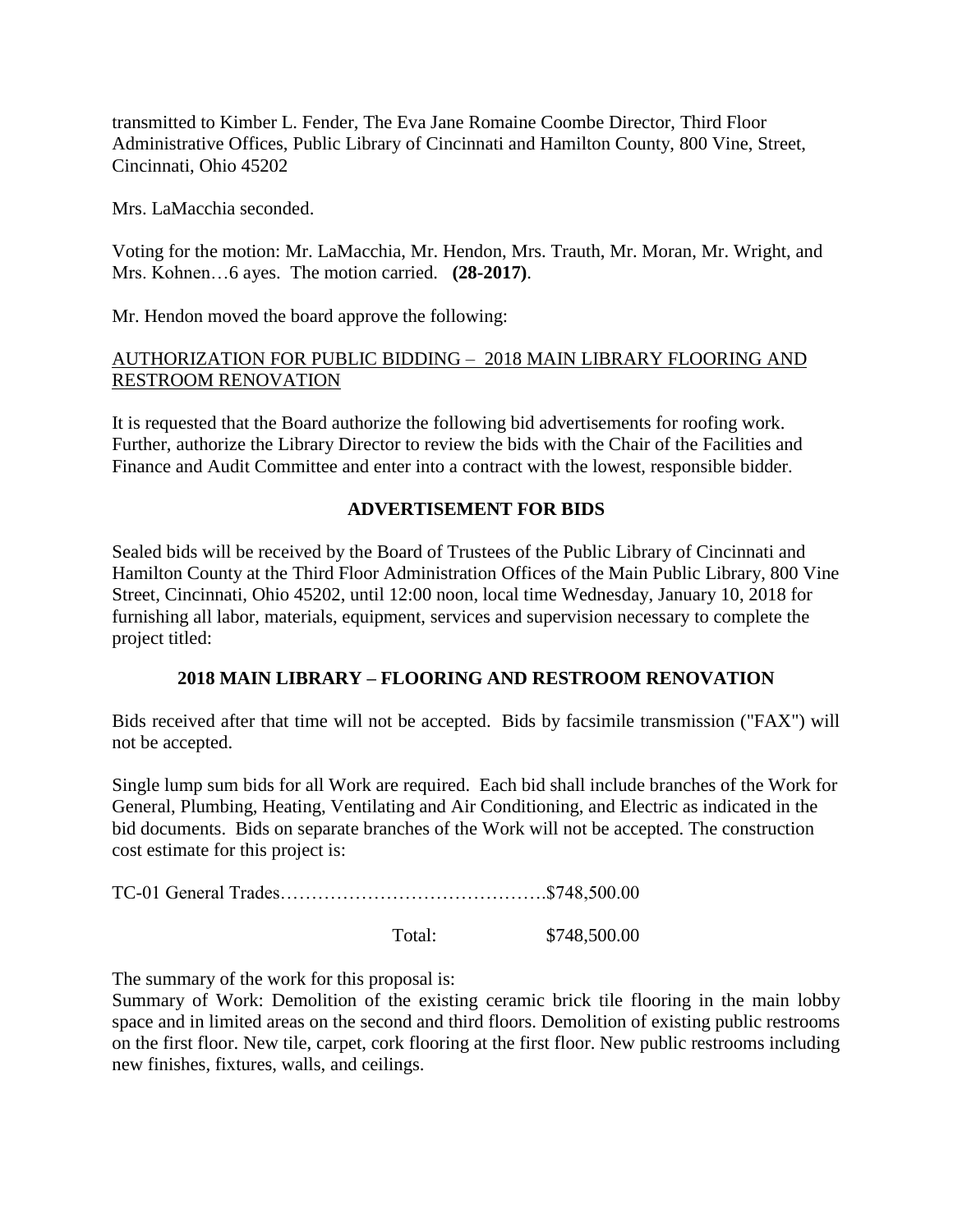### **A pre-bid meeting will be held at the site, 800 Vine Street, Cincinnati, OH 45202, Third Floor, at 8:30 AM, Thursday, December 21, 2017.**

Beginning December 13, 2017, Bidding Documents may be examined at:

| <b>Queen City Reprographics</b> | Phipps Reprographics |
|---------------------------------|----------------------|
| 7157 E Kemper Rd.               | 434 Scott Blvd.      |
| Cincinnati, OH 45249            | Covington, KY 41011  |
| 513.621.6575                    | 859.261.1851         |

Bidding Documents will also be available on SCAN, a subscription microfilm service of Dodge/McGraw-Hill Information Systems.

Each bidder is responsible for purchase of documents from reprographics services listed above. Bidders may purchase partial or complete sets of Bidding Documents at cost of reproduction and handling from the printers listed above.

Bidders shall submit with their bid a bid guaranty in the form of either (1) a combined bid guaranty and contract bond for the full amount of the bid or (2) a certified check, cashier's check drawn on a solvent bank or irrevocable letter of credit in the sum of ten percent (10%) of the bid amount, including base bid and alternates, as bid security. The bid guaranty shall be in strict compliance with Sections 153.54, 153.57, 153.571, as applicable. The Bidder to whom the contract is awarded will be required to furnish a contract bond in the sum equal to 100% of the proposal.

Bidders shall comply with the Prevailing Wage Rates on public improvements in Hamilton County, Ohio as ascertained and determined by the Ohio Department of Commerce Bureau of Labor & Worker Safety as provided in Section 4115 of the Revised Code of Ohio.

Submitted bids shall not be withdrawn for a period of sixty days following the date of the bid opening. The Owner will award contracts to the lowest responsible bidders.

The Board of Trustees of the Public Library of Cincinnati and Hamilton County reserves the right to reject any or all bids and to waive informalities in bidding.

By Order of: The Board of Trustees of the Public Library of Cincinnati and Hamilton County, Ohio.

This notice is posted on the Public Library of Cincinnati and Hamilton County website and can be found by a link on the home page at: www.cincinnatilibrary.org.

Mrs. LaMacchia seconded.

Voting for the motion: Mr. LaMacchia, Mr. Hendon, Mrs. Trauth, Mr. Moran, Mr. Wright, and Mrs. Kohnen…6 ayes. The motion carried. **(29-2017)**.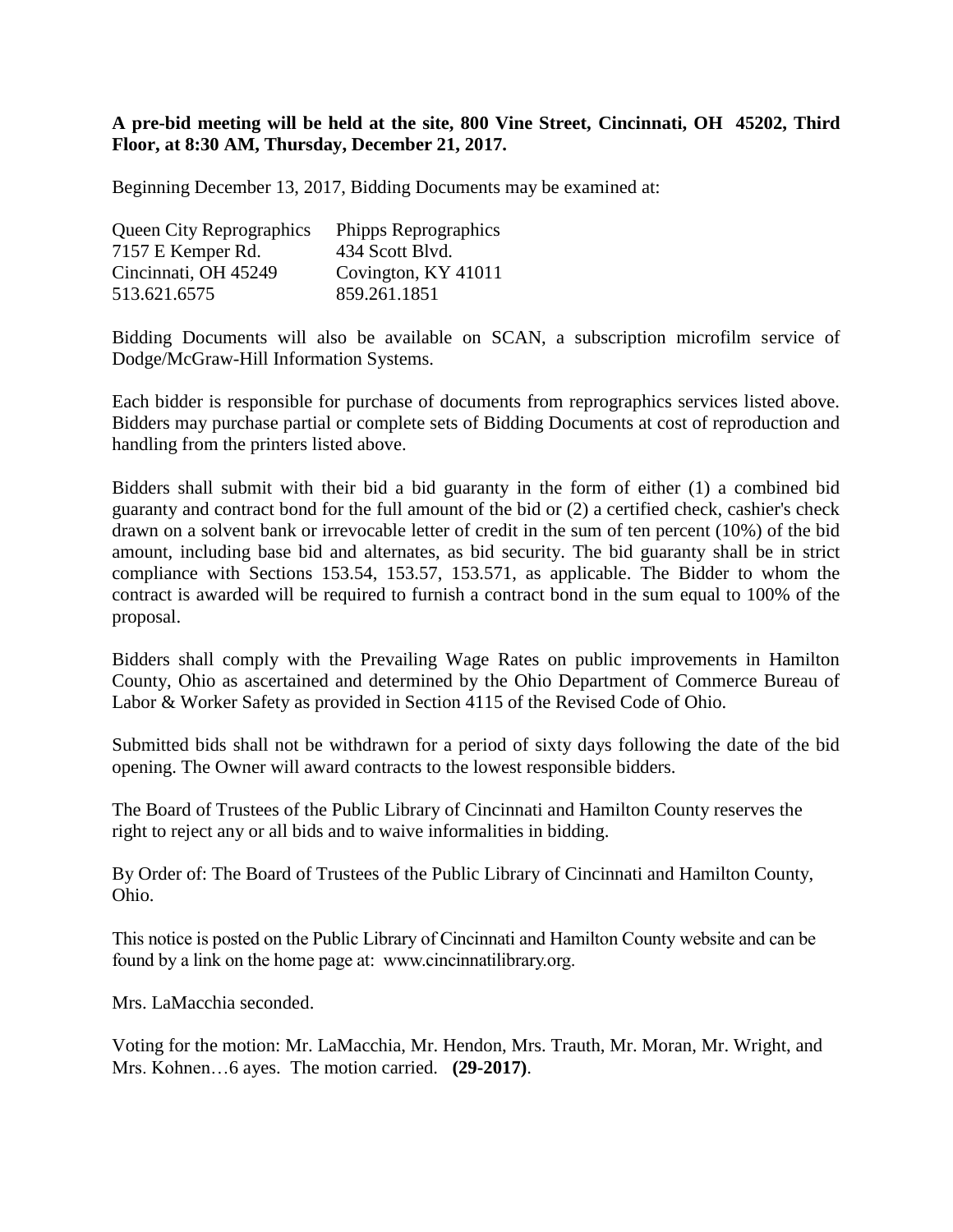# *CONSENT AGENDA ITEMS*

**Investment Report**

Mrs. LaMacchia moved the Board approve the consent agenda as follows:

- Minutes of the Regular Meeting held October 10, 2017.
- Investment Report (summary of invested balances) as of October 31, 2017 and November 30, 2017.

|                                           | Amount          | Amount          |
|-------------------------------------------|-----------------|-----------------|
|                                           | 10/31/2017      | 11/30/2017      |
| <b>Fifth Third Investment</b>             |                 |                 |
| General Fund                              | \$1,000,000.00  | \$1,000,000.00  |
| Building and Repair                       | 500,000.00      | 250,000.00      |
|                                           | \$1,500,000.00  | \$1,250,000.00  |
| <b>Operating Account</b>                  |                 |                 |
| General Fund                              | \$22,395,121.85 | \$19,242,350.95 |
| Insurance/Indemnification                 | 230,000.00      | 230,000.00      |
| Special Revenue Funds                     | 379,090.82      | 396,690.53      |
| Building and Repair                       | 2,079,037.04    | 3,961,445.61    |
| Permanent Trust Funds                     | 1,288,521.85    | 1,331,882.63    |
|                                           | \$26,371,771.56 | \$25,162,369.72 |
| <b>STAR Ohio</b>                          |                 |                 |
| Building and Repair                       | 1,061,702.73    | 1,062,800.96    |
| <b>Managed Investments (Trust Funds):</b> |                 |                 |
| <b>Permanent Trust Funds</b>              | \$6,743,831.00  | \$6,743,831.00  |
| <b>GRAND TOTAL</b>                        | \$35,677,305.29 | \$34,219,001.68 |

• Monthly Financial Reports – for the periods ending October 31, 2017 and November 30, 2017.

• Contributions, Gifts and Donations – October 2017 and November 2017 CONTRIBUTIONS, GIFTS, AND DONATIONS RECEIVED GREATER THAN \$1000 October 1, 2017 - November 30, 2017

|         | 10/10/2017 Streamline Production Group | Sheen Donation - General Contribution | 15,000.00 |
|---------|----------------------------------------|---------------------------------------|-----------|
|         | 11/17/2017 Anderson Library Committee  | 2017 Contribution - Mt. Washington    | 12,375.00 |
|         | 11/17/2017 Anderson Library Committee  | 2017 Contribution - Anderson          | 15,125.00 |
| Various | Friends of the Public Library          | <b>Support for Programs</b>           | 13.947.55 |

Personnel Change Report reflects changes through December 2, 2017.

| <b>ACTION</b> | <b>AGENCY</b>               | <b>POSITION TITLE</b> | <b>FTE</b> | <b>EMPLOYEE NAME</b> | <b>GRADE</b> |
|---------------|-----------------------------|-----------------------|------------|----------------------|--------------|
|               | Appointment Anderson Branch | Shelver               | 0.30       | Connolly, Ryan C     |              |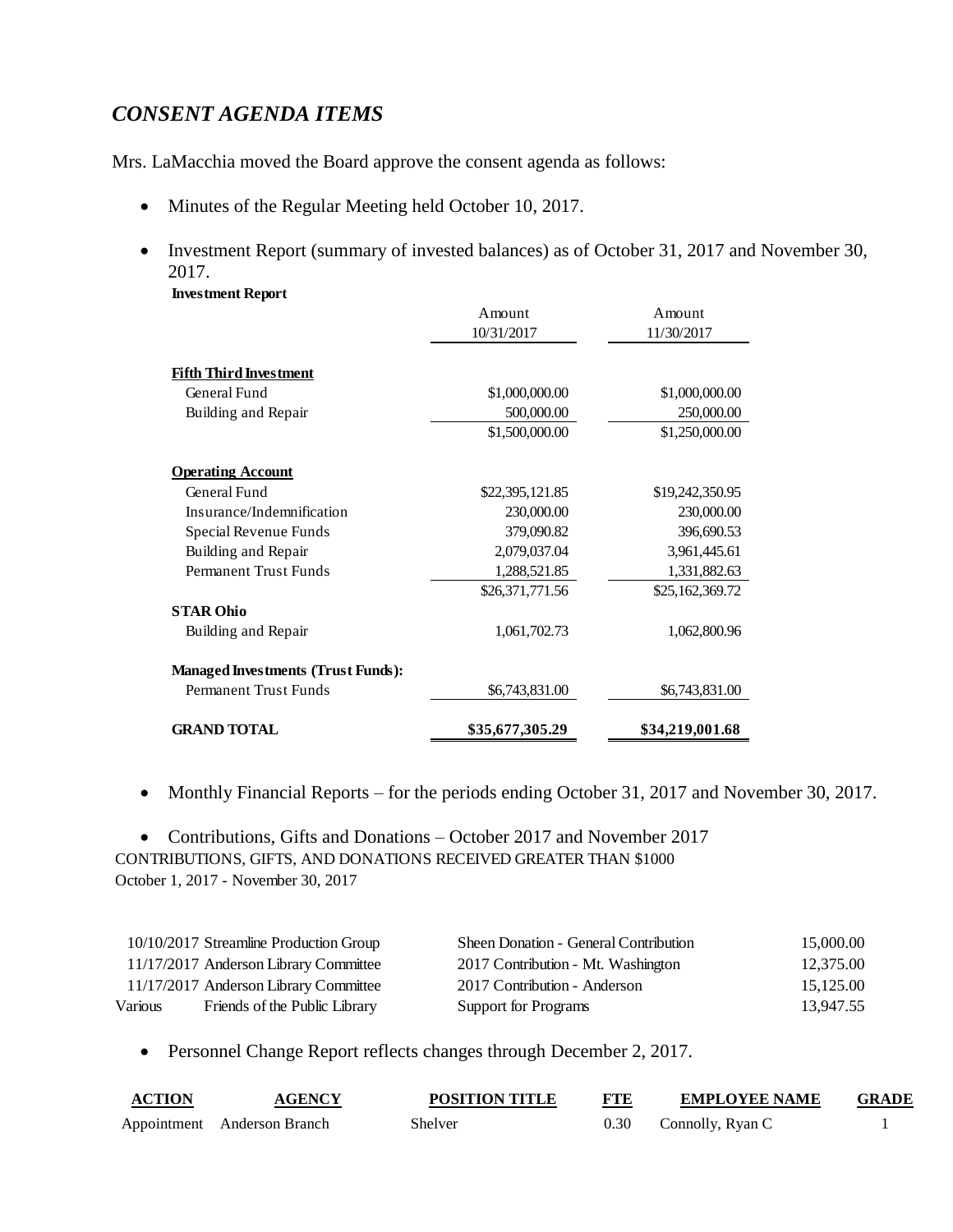| Appointment | <b>Symmes Township Branch</b>                 | Shelver                                       | 0.30 | Dyer, Britaney L                         | $\mathbf{1}$             |
|-------------|-----------------------------------------------|-----------------------------------------------|------|------------------------------------------|--------------------------|
| Appointment | <b>Walnut Hills Branch</b>                    | Homework Help Aide                            | 0.30 | Howell, Elijah Lee                       | $\mathbf{1}$             |
| Appointment | Sharonville Branch                            | Shelver                                       | 0.30 | Landry, Joy M                            | $\mathbf{1}$             |
| Appointment | North Central Branch                          | Shelver                                       | 0.30 | Woodall, Sarah M                         | $\mathbf{1}$             |
| Appointment | Miami Township Branch                         | Homework Help Aide                            | 0.30 | Garcia, Bailey M                         | $\mathbf{1}$             |
| Appointment | <b>Forest Park Branch</b>                     | Homework Help Aide                            | 0.30 | Richards, Maria P                        | $\mathbf{1}$             |
| Appointment | Mariemont Branch                              | Shelver                                       | 0.30 | Sklena, Caleb N                          | $\mathbf{1}$             |
| Appointment | <b>St Bernard Branch</b>                      | Shelver                                       | 0.30 | McKenney, Kaia B                         | $\mathbf{1}$             |
| Appointment | <b>Wyoming Branch</b>                         | Shelver                                       | 0.30 | Burton, Cooper R                         | $\mathbf{1}$             |
| Appointment | Monfort Heights Branch                        | Shelver                                       | 0.30 | Waters, Mark J                           | $\mathbf{1}$             |
| Appointment | College Hill Branch                           | Shelver                                       | 0.30 | Newton, Linda R                          | $\mathbf{1}$             |
| Appointment | Sharonville Branch                            | Shelver                                       | 0.30 | Miller, Julia A                          | $\mathbf{1}$             |
| Appointment | Reading Branch                                | Shelver                                       | 0.30 | Rader, Annika M                          | $\mathbf{1}$             |
| Appointment | Sharonville Branch                            | Shelver                                       | 0.30 | Shull, Alexis E                          | 1                        |
| Appointment | Pleasant Ridge Branch                         | Shelver                                       | 0.30 | Tilden, Patrick D                        | $\mathbf{1}$             |
| Appointment | Norwood Branch                                | Shelver                                       | 0.30 | Heinen, Jacob B                          | 1                        |
| Appointment | Cheviot Branch                                | Shelver                                       | 0.30 | Hoeting, Grace A                         | 1                        |
| Appointment | <b>Blue Ash Branch</b>                        | Shelver                                       | 0.30 | Armstrong, Elizabeth L                   | 1                        |
| Appointment | <b>Blue Ash Branch</b>                        | Shelver                                       | 0.30 | Gettins, Marisa A                        | 1                        |
| Appointment | Reading Branch                                | Homework Help Aide                            | 0.30 | Eallonardo, Magdalene A                  | $\mathbf{1}$             |
| Appointment | Westwood Branch                               | Shelver                                       | 0.30 | Falco, Leah M                            | 1                        |
| Appointment | Deer Park Branch                              | Homework Help Aide                            | 0.30 | Lowe, Uneek V                            | 1                        |
| Appointment | Monfort Heights Branch                        | Shelver                                       | 0.30 | Schreyer, Katharine L                    | $\mathbf{1}$             |
| Appointment | Mt. Healthy Branch<br>Information & Reference | Homework Help Aide<br>Senior Library Services | 0.30 | Uzo-Ngerem, Ihechukwu G                  | $\mathbf{1}$             |
| Appointment | Dept                                          | Assistant                                     | 0.50 | Batchelder, Daniel L                     | $\overline{\mathcal{L}}$ |
| Appointment | Children's Learning Center                    | Shelver                                       | 0.50 | Betts, Christian A                       | $\mathbf{1}$             |
| Appointment | Mt. Healthy Branch                            | <b>Library Services Assistant</b>             | 0.50 | Pigg, Rachel L                           | 3                        |
| Appointment | Hyde Park Branch<br>Information & Reference   | <b>Library Services Assistant</b>             | 0.50 | Rigel, David N                           | 3                        |
| Appointment | Dept                                          | Shelver                                       | 0.50 | Severyn, Jennifer T                      | $\mathbf{1}$             |
| Appointment | Popular Library                               | Shelver                                       | 0.50 | Wilson, Ella B                           | $\mathbf{1}$             |
| Appointment | Cheviot Branch<br>Information & Reference     | <b>Library Services Assistant</b>             | 0.50 | Wimsatt, Zebulon M                       | 3                        |
| Appointment | Dept                                          | Shelver                                       | 0.50 | Hudson, Hannah J                         | 1                        |
| Appointment | Mt. Washington Branch                         | <b>Library Services Assistant</b>             | 0.50 | Lyubomirova, Milena L                    | 3                        |
| Appointment | <b>Cheviot Branch</b>                         | <b>Library Services Assistant</b>             | 0.50 | Rodriguez, Sarah E                       | 3                        |
| Appointment | Popular Library<br>Sorting & Materials        | Shelver                                       | 0.50 | Katz, Jacob A                            | $\mathbf{1}$             |
| Appointment | Retrieval                                     | Sorter                                        | 0.50 | Luczyk, Tycho G                          | $\mathbf{1}$             |
| Appointment | Westwood Branch                               | <b>Library Services Assistant</b>             | 0.50 | Stenz, Bradford G                        | 3                        |
| Appointment | College Hill Branch                           | <b>Library Services Assistant</b>             | 0.50 | Wakeman, Gabriel S<br>Delgado-Rodriguez, | 3                        |
| Appointment | Anderson Branch                               | Library Services Assistant                    | 0.60 | Annaliet                                 | 3                        |
| Appointment | Madeira Branch                                | Library Services Assistant                    | 0.60 | Titus, Naomi A                           | 3                        |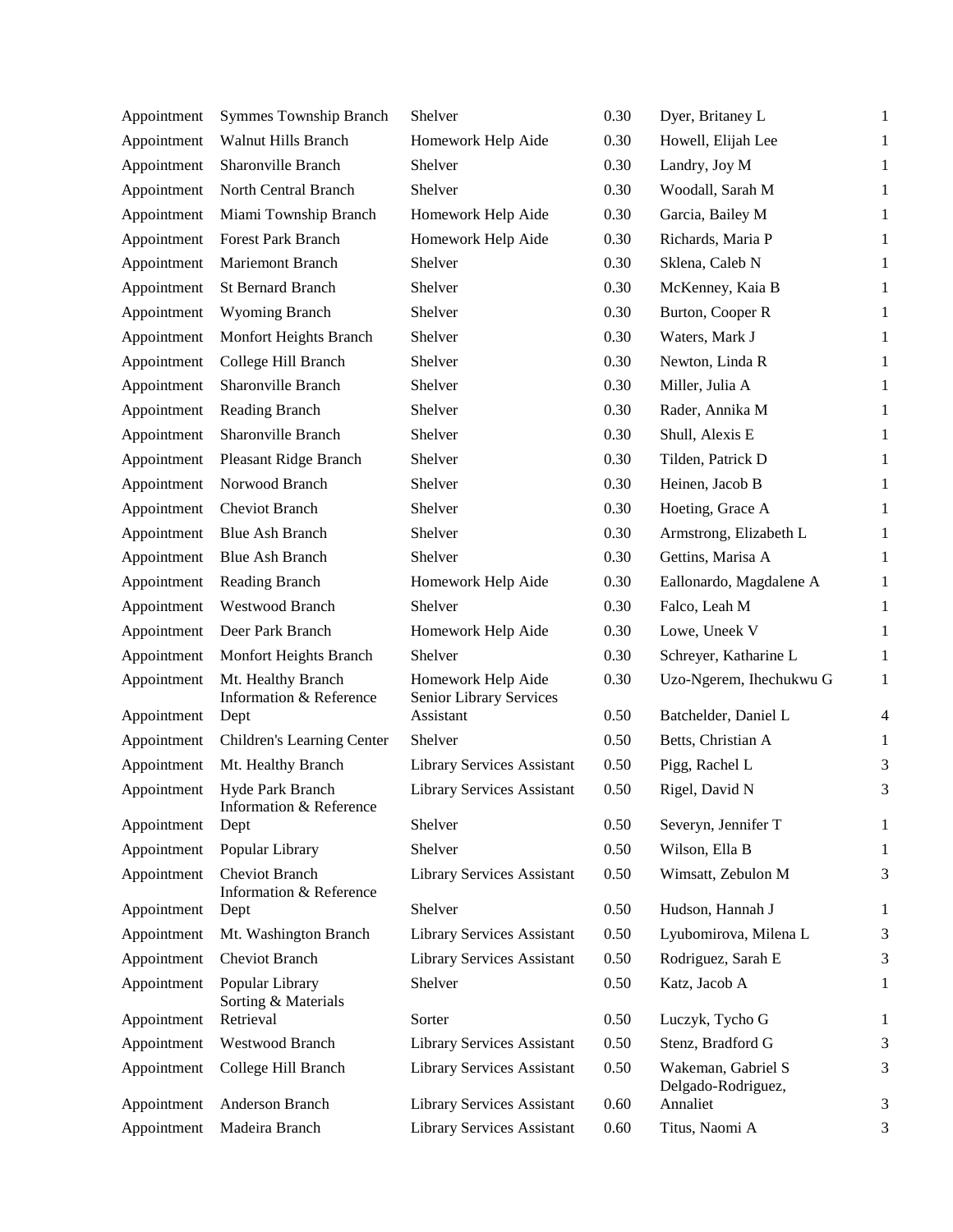| Appointment | Madeira Branch                                  | <b>Library Services Assistant</b>                            | 0.60 | Johnson, Anthony R                              | 3              |
|-------------|-------------------------------------------------|--------------------------------------------------------------|------|-------------------------------------------------|----------------|
| Appointment | Virtual Information Center                      | <b>Library Services Assistant</b>                            | 0.60 | Robinson-Thomas, Tamara<br>$\mathbf R$          | 3              |
| Appointment | <b>Symmes Township Branch</b>                   | Reference Librarian                                          | 1.00 | Beatty, Rebecca L                               | $\overline{7}$ |
| Appointment | Marketing                                       | Web Developer                                                | 1.00 | Henry, Owen K                                   | 10             |
| Appointment | Shipping & Receiving                            | <b>Truck Driver</b><br><b>Human Resources</b>                | 1.00 | Lane, Benjamin R                                | 3              |
| Appointment | <b>Human Resources</b>                          | Director                                                     | 1.00 | Allison, Carl A                                 | 14             |
| Appointment | Shipping & Receiving                            | Mail Clerk                                                   | 1.00 | Adams, Ricky                                    | $\mathbf{1}$   |
| Appointment | Loveland Branch                                 | Shelver                                                      | 0.30 | Hoevenaar, Rebecca J                            | $\mathbf{1}$   |
| Appointment | <b>Clifton Branch</b>                           | <b>Library Services Assistant</b>                            | 0.50 | Hawley, Victoria B                              | 3              |
| Appointment | Corryville Branch                               | Library Services Assistant                                   | 0.50 | Tebbe, Lauren S                                 | 3              |
| Appointment | Hyde Park Branch                                | <b>Library Services Assistant</b>                            | 0.50 | Ruwe, Stacey N                                  | $\mathfrak{Z}$ |
| Appointment | <b>Circulation Services</b>                     | <b>Library Services Assistant</b>                            | 0.50 | Sullivan, Shane H                               | 3              |
| Appointment | Sharonville Branch                              | Library Services Assistant                                   | 0.50 | Barton, Meredith L                              | 3              |
| Change      | Genealogy & Local History                       | Shelver                                                      | 0.30 | Yahsra'al, Eleasah M                            | $\mathbf{1}$   |
| Change      | Sharonville Branch                              | <b>Library Services Assistant</b>                            | 0.60 | Kier, Victoria                                  | 3              |
| Change      | <b>Circulation Services</b>                     | Library Services Assistant                                   | 0.60 | Avila Turcios, Fabiola J                        | 3              |
| Change      | Harrison Branch                                 | <b>Library Services Assistant</b>                            | 1.00 | Arthur, Lillian G                               | 3              |
| Change      | <b>St Bernard Branch</b><br>Sorting & Materials | <b>Library Services Assistant</b>                            | 1.00 | Seguin, Abigail L                               | 3              |
| Change      | Retrieval                                       | Page<br><b>Human Resources</b>                               | 1.00 | Wood, Sean C                                    | $\mathbf{1}$   |
| Demotion    | <b>Human Resources</b>                          | Representative                                               | 0.50 | Kaufman, Andrea K                               | 9              |
| Departure   | <b>Maintenance Services</b>                     | Maintenance Mechanic                                         | 1.00 | Wilhelm, Michael B                              | 5              |
| Departure   | Virtual Information Center                      | <b>Library Services Assistant</b><br>Senior Library Services | 0.60 | Heim, Mona L                                    | 3              |
| Departure   | Harrison Branch                                 | Assistant                                                    | 1.00 | Alford, Paula B                                 | $\overline{4}$ |
| Departure   | <b>St Bernard Branch</b>                        | <b>Student Shelver</b>                                       | 0.30 | Basu, Ananya A                                  | $\mathbf{1}$   |
| Departure   | Elmwood Place Branch                            | Homework Help Aide                                           | 0.30 | Ridings, Kiana L                                | $\mathbf{1}$   |
| Departure   | West End Branch                                 | Homework Help Aide                                           | 0.30 | Blye, Stacee D                                  | 1              |
| Departure   | Norwood Branch                                  | <b>Student Shelver</b>                                       | 0.30 | White, Elissa K                                 | $\mathbf{1}$   |
| Departure   | Reading Branch                                  | <b>Library Services Assistant</b>                            | 0.50 | Theurer, Riley M                                | 3              |
| Departure   | Children's Learning Center                      | Shelver                                                      | 0.50 | Ferguson, Michael R<br>Brownlee-Holbrook, Hanna | 1              |
| Departure   | <b>Bond Hill Branch</b>                         | <b>Library Services Assistant</b>                            | 0.50 | E                                               | $\mathfrak{Z}$ |
| Departure   | Madeira Branch                                  | <b>Library Services Assistant</b>                            | 0.60 | Lippolis, Rachel E                              | $\mathfrak{Z}$ |
| Departure   | Sharonville Branch                              | <b>Library Services Assistant</b>                            | 0.60 | Spencer, Katelyn                                | 3              |
| Departure   | Northside Branch                                | <b>Library Services Assistant</b>                            | 0.60 | Estep, Kayla L                                  | $\mathfrak{Z}$ |
| Departure   | <b>Symmes Township Branch</b>                   | <b>Library Services Assistant</b><br>Senior Library Services | 0.60 | Moore, Leslie                                   | $\mathfrak{Z}$ |
| Departure   | Madisonville Branch                             | Assistant                                                    | 1.00 | Back, Ryan                                      | 4              |
| Departure   | <b>Outreach Services</b>                        | Reference Librarian                                          | 1.00 | Volk, Annalea                                   | 7              |
| Departure   | Safety & Security Services                      | Security Guard/Operator<br>Senior Library Services           | 1.00 | McCallister, Kyle A                             | 5              |
| Promotion   | St Bernard Branch                               | Assistant                                                    | 0.50 | Bridgeman, Corrie C                             | 4              |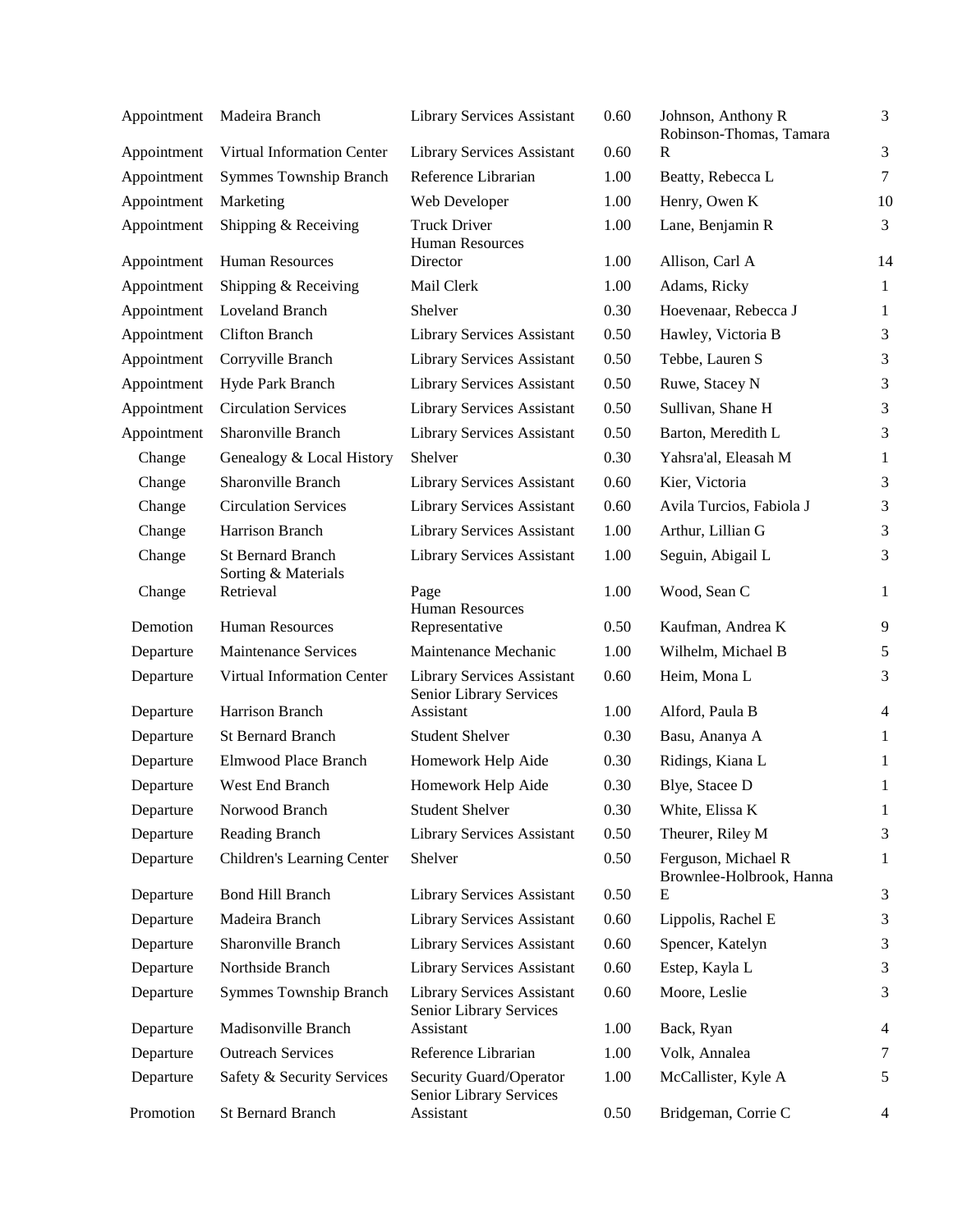| Promotion | Children's Learning Center  | <b>Senior Library Services</b><br>Assistant                         | 0.50 | Willig, Emma M          | $\overline{4}$ |
|-----------|-----------------------------|---------------------------------------------------------------------|------|-------------------------|----------------|
|           |                             | Events & Programs                                                   |      |                         |                |
| Promotion | <b>Programming Services</b> | Assistant                                                           | 1.00 | Barnes, Ethan E         | 5              |
| Promotion | Virtual Information Center  | <b>Library Services Assistant</b><br><b>Senior Library Services</b> | 1.00 | Stegall, Lucas          | 3              |
| Promotion | Mt. Healthy Branch          | Assistant<br>Senior Library Services                                | 1.00 | Johnson, Linda          | $\overline{4}$ |
| Promotion | Harrison Branch             | Assistant                                                           | 1.00 | Schroeder, Claire M     | $\overline{4}$ |
| Promotion | Cataloging & Processing     | Cataloging Assistant<br>Processing Line Team                        | 1.00 | Williams, Samantha      | 3              |
| Promotion | Cataloging & Processing     | Lead                                                                | 1.00 | Schneider, Shauntrell A | 7              |
| Promotion | North Central Branch        | Senior Branch Manager<br>Senior Library Services                    | 1.00 | Denier, Katharine M     | 10             |
| Promotion | Madisonville Branch         | Assistant                                                           | 1.00 | Jones, Alia Rachel      | $\overline{4}$ |

- Statistical Report for November 2017.
- Top Ten Circulating Titles for November 2017.

Mr. Moran seconded.

Voting for the motion: Mr. LaMacchia, Mr. Hendon, Mrs. Trauth, Mr. Moran, Mr. Wright, and Mrs. Kohnen…6 ayes. The motion carried. **(30-2017)**.

# *PUBLIC COMMENTS*

Prior to the public comments, Mr. Moran stated there would be another public meeting on December 27, 2017 in the staff lounge. He indicated the Board was not able to make any promises about the future of the North Building. Mr. Moran stated that last year, the Board asked:

- The Foundation to investigate raising funds for the accessibility needs for four branches
- Library leadership to investigate moving certain functions to an Operations Center
- Library leadership to investigate the feasibility of moving public service operations from the North Building to the South Building
- Library leadership to investigate the possibility of selling or repurposing the North Building
- Library leadership to investigate adding a levy

Mr. Moran also assured those at the meeting that there is no hidden agenda, no secret deals, no offers to purchase the building, and there is no intention to sell the North Building for \$3.9 million or even for \$8 plus million.

He indicated that, for the most part, the questions and comments have been helpful. He stated there was no timetable to make any decisions and that the Board would not be responding to questions at this meeting.

He reminded the speakers they were allotted 3 minutes of time.

The following individuals spoke regarding the plan and the decision making process regarding the North Building of the Public Library of Cincinnati & Hamilton County.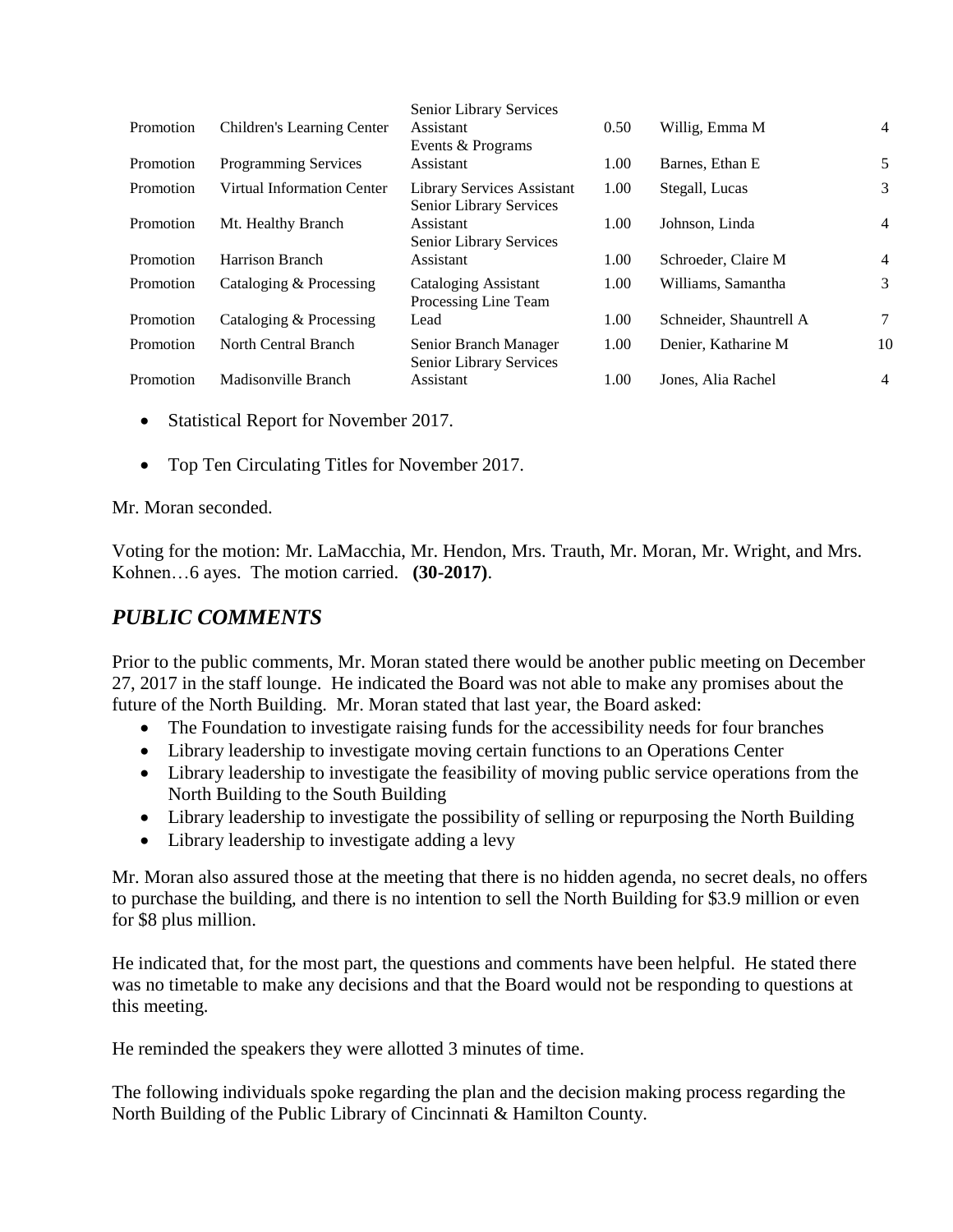Brian Frunk Stephanie Phillips Dewey Estep Kristy Cooper Amber Williams Charles Campbell Emma Wilson Frank Ridgeway Carolyn Gutjahr Ben Stockwell Court Motley Sam Oakes Vince Tafolla Andrew Schiller Mary Schartman Paul Vine Sean Crowe Griffin Ritze Simon Powell Rose Curtin Bert Lambert David Tornheim Trent Lobdell Jami Thompson

The following individual spoke regarding the future of the Deer Park Branch. He also spoke favorably of the staff at the Deer Park Branch. J. Janus Jr.

# *INFORMATIONAL ITEMS*

## PRESENTATIONS BY DOUG EVAN, EXECUTIVE DIRECTOR, OHIO LIBRARY COUNCIL

Doug presented two commendations from the Ohio Senate. The first recognized the Library for receiving the Ohio Library Council Library Innovation Award and the second recognized the Eva Jane Romaine Coombe Director, Kim Fender, for being named the Ohio Library Council Hall of Fame Librarian.

## **EVA JANE ROMAINE COOMBE DIRECTOR'S REPORT**

Ms. Fender reported that:

- Staci Dennison, our new Chief Development Officer, joined our staff.
- For the fifth consecutive year, our Library received a five-star rating in the *Library Journal*  Index. We are one of only **five** libraries nationwide in the \$30+ million expenditure category to receive a five-star rating. Our Library received an overall ranking of  $2<sup>nd</sup>$  for libraries with an annual operating budget of \$30 million or more. The Library was  $1<sup>st</sup>$  in electronic circulation per capita at 3.9. It is important to note that the rankings are based solely on the per capita use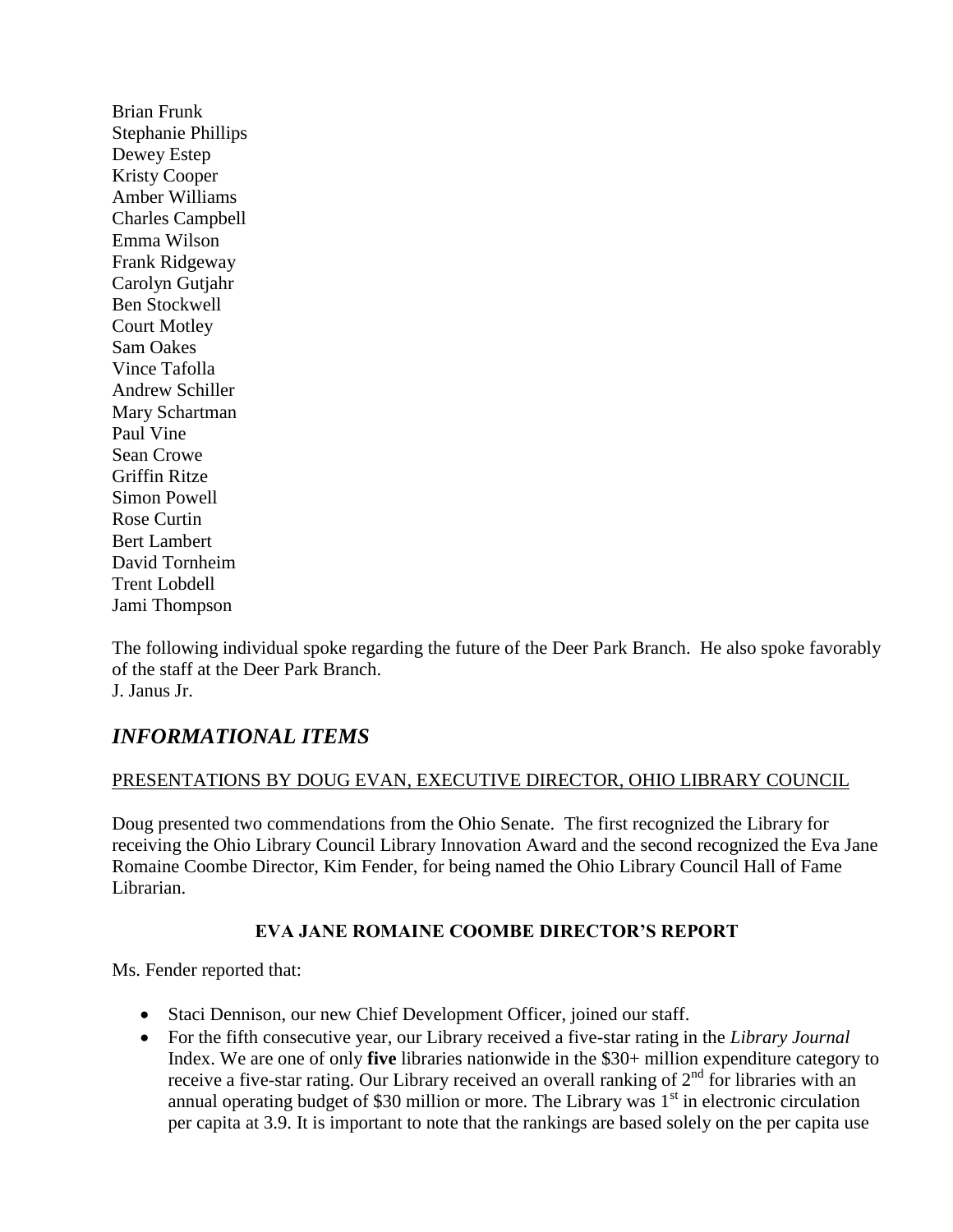in these areas. The system does not measure outcomes or quality of service. Of the more than 7,409 public libraries ranked nationwide, only 259 received star designation.

- She has been asked by United Way's *Tocqueville Society* to be the featured speaker at their upcoming February meeting. As a long-standing member of the *Tocqueville Society,* it is an honor to be among those selected as 2018 featured speakers.
- Mary S. Stern has made a gift of \$1 million to the Library Foundation. Mrs. Stern has directed that the funds be added to the endowment with the income funding the annual Mary S. Stern Lecture. We want to extend our thanks to Mrs. Stern for this incredibly generous gift that will provide an important annual event to our community.
- At the October Regular Meeting, members of the public gave us ideas for additional uses/services for the North building. We compiled those ideas and compared them with the services we already offer.
- *Cincinnati Magazine* selected the Drag Queen Storytime at our Northside Branch for a Best of the City: Entertainment. Suggested by a patron, the storytime featured Ms. Amaya who shared stories of diversity, inclusion and self-acceptance. About 80 people attended.

# **FACILITIES AND FINANCE AND AUDIT COMMITTEE**

Mr. Hendon reported that:

- Library staff is working with the contractor to complete the close out documents for completion of the 2016 Maintenance Project.
- The work on the roofing is going as planned. The new roofing is completed at the Pleasant Ridge Branch. For the Delhi Branch and Sharonville Branch, the new roof is in process with expected completion at the end of December. For the Groesbeck Branch and Westwood Branch, the removal of the existing roof has started. Roof work for the Harrison Branch and Blue Ash Branch is expected to start in January.
- The sale of the excess property in Reading was originally scheduled to close in mid-December 2017. The buyer has exercised the option to extend the due diligence period for an additional 30 days and completed the additional escrow payment. We expect to close by the middle of January.
- Library staff has identified a practical opportunity for the Operations Center. It consists of two adjacent parcels – one building is 37,000 square feet (1130 Findlay Street) and the second is 12,000 square feet (1830 Dalton Avenue). Terrex has secured contracts on both of the properties and is currently performing due diligence. Library staff is working on the feasibility of the property to meet the Library's needs. Even without action on the North Building, Library staff is confident that the larger building will improve operational efficiency and have system-wide benefits. Staff will delay moving forward on the smaller building until more information is available. The estimated annual lease cost of the larger building is approximately \$235,000 and the cost of both buildings is approximately \$365,000. **LIBRARY EXPERIENCE COMMITTEE REPORT**

Mr. Wright introduced Justyn Rampa, Customer Experience Manager.

As Customer Experience Manager, Justyn works to understand and influence the emotions of our customers by coordinating and supporting the experience our customers have using the Library. A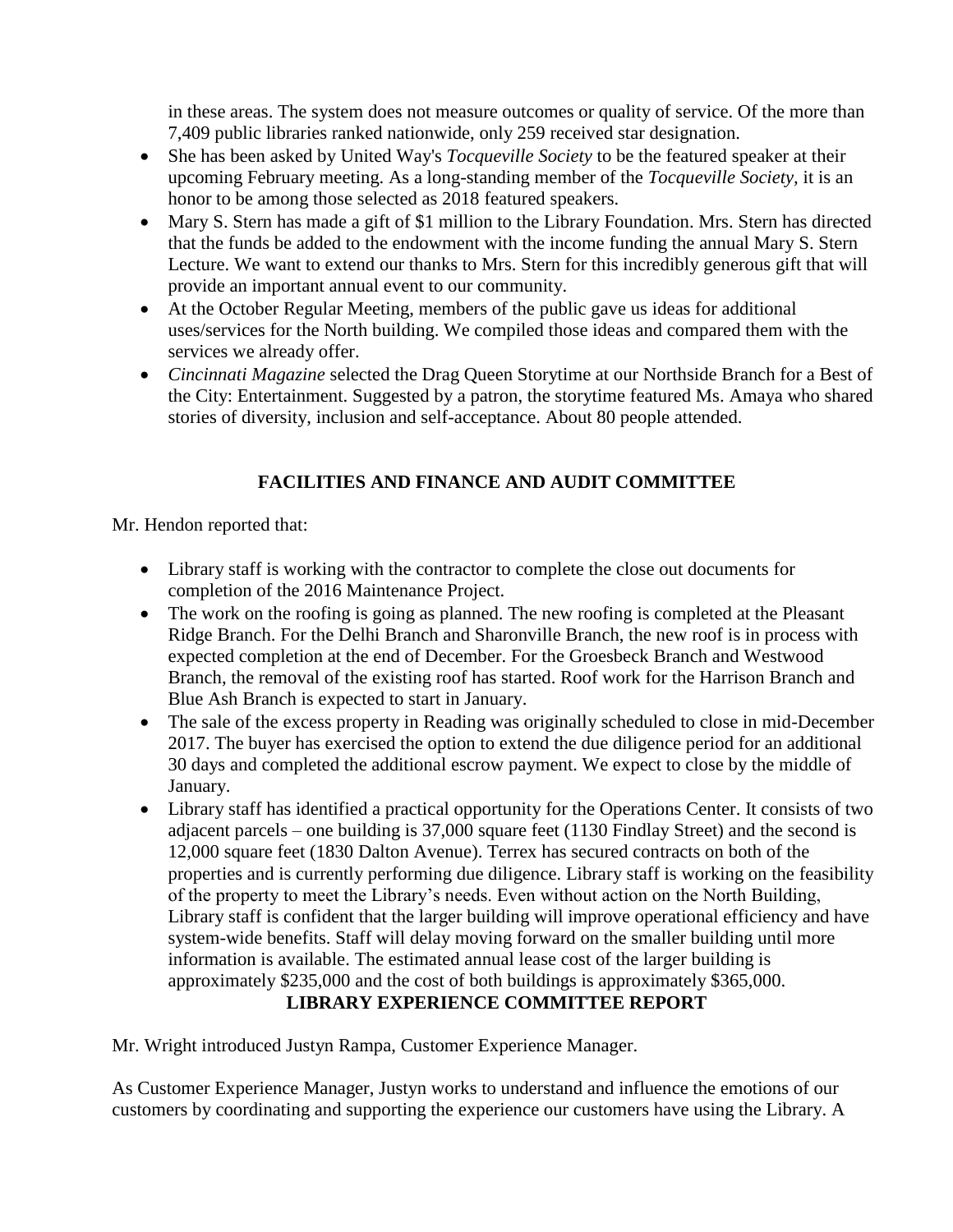2015 study by Forrester found that emotion is the number one factor in customer loyalty across 94 percent of the industries included in that study. Emotion can be challenging to understand and influence, so creating objective representations of the customer's journey can help facilitate discussion and narrow focus when developing an organization's customer experience. This process is called customer journey mapping, and it is the central activity of Justyn's customer experience visits to all Library locations. By compiling this information, the customer experience can be data-driven and serve to create an environment in which we are not defining the space for our customers but rather giving our customers more space and freedom to define their own experience.

Mr. Moran reported that:

- The Library is partnering with Refugee Connect and The Immigrant and Refugee Legal Center to host a Citizenship Application Assistance Event on December 16 at the Westwood Branch. Application and legal assistance will be provided at the event.
- Upcoming events and exhibits:
	- o Between January 1 and February 28, adults are invited to enter the Library's annual Poetry in the Garden Contest. Winners will be given the opportunity to read their poem during the Poetry in the Garden series in April.
	- o Author and nutritionist Melissa Hartwig will visit Main on January 6 at noon to discuss her new books *The Whole30 Day by Day* and *The Whole30 Fast & Easy Cookbook*.
	- o On January 20, Emma Carlson Berne, the Library Foundation's 2018 Writer-in-Residence, will host the first of her monthly "office hours" at the Corryville Branch, providing individual and small group writing assistance. Also, on January 20 at 2:00 p.m. at Main, Emma and 2017 Writer-in-Residence Kurt Dinan will go *Inside the Writers' Heads*, discussing books and writing.
	- o Throughout February, the Library celebrates Black History Month. Highlights include:
		- A program series at Main on the contributions of local African-American women
		- Storytimes, art and music programs at a number of locations
		- **Presentations on local African-American history and African-American** inventors
	- o In February, a new exhibit, "Beer Fit for a Queen: The Art of Brewing in the Greater Cincinnati," will explore Cincinnati's rich brewing history in the Joseph S. Stern, Jr. Cincinnati Room.

## **STRATEGY AND TECHNOLOGY COMMITTEE**

Ms. Kohnen reported that:

 Our application for a Library Services and Technology Act (LSTA) grant, submitted in partnership with the Carnegie Center of Columbia Tusculum, to purchase a laptop kiosk to be placed in the Center has been approved for the requested amount of \$28,670. Chief Strategy and Technology Officer Paula Brehm-Heeger will attend the State Library Board meeting on December 12 to provide a brief presentation of the project.